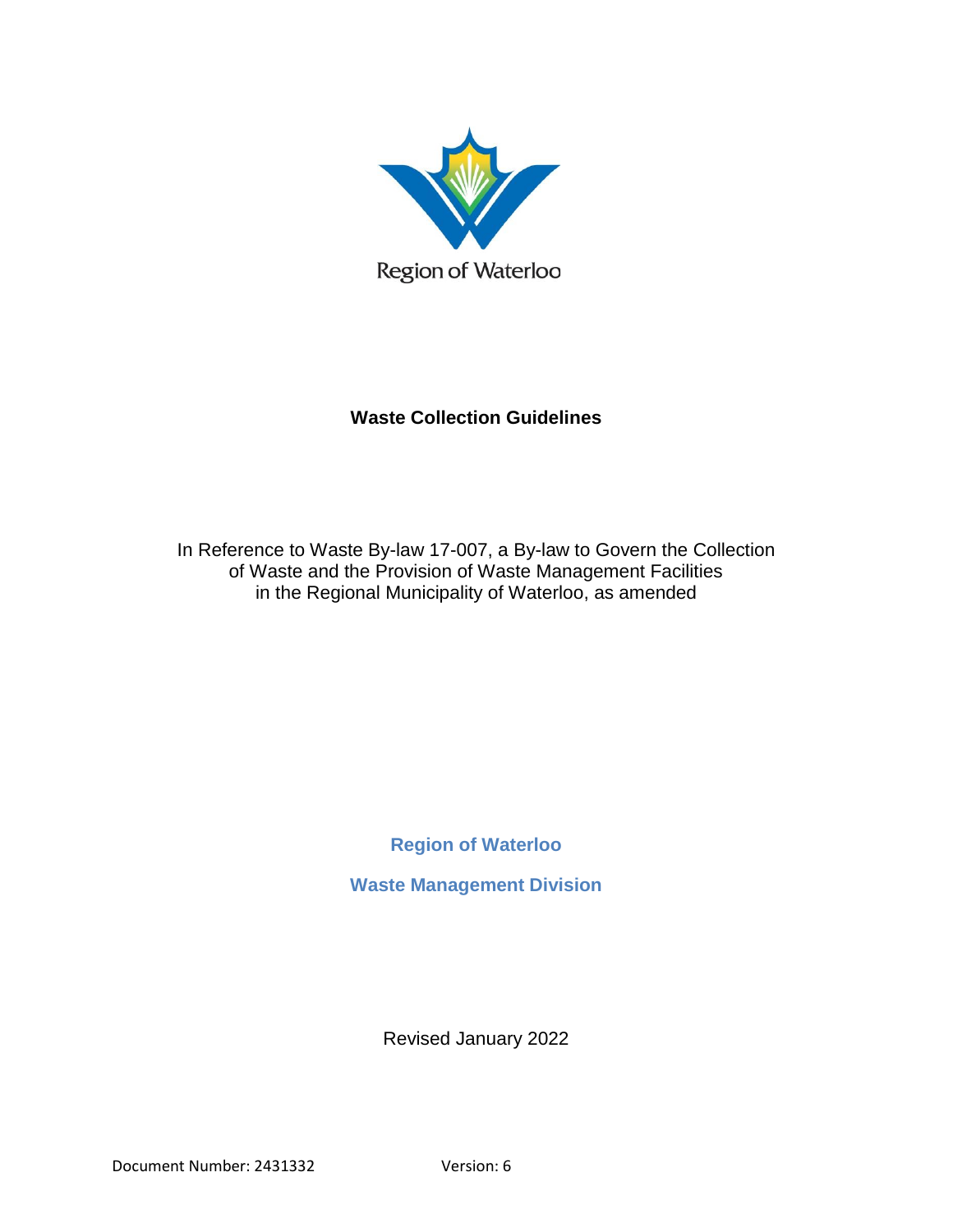# **TABLE OF CONTENTS**

|    | <b>Region of Waterloo</b>                                                                  | 1              |
|----|--------------------------------------------------------------------------------------------|----------------|
|    | <b>Waste Management Division</b>                                                           | 1              |
| 1. |                                                                                            |                |
|    | <b>1.2 General Requirements</b>                                                            | 5              |
|    | <b>1.3 Road Closures/Construction</b>                                                      | 5              |
|    | <b>1.4 New Developments and Redevelopments</b>                                             | 6              |
| 2. | <b>REQUIREMENTS FOR SMALL RESIDENTIAL PREMISES AND MULTI-</b>                              |                |
|    | <b>2.1 General Considerations</b>                                                          | 6              |
| 3. | REQUIREMENTS FOR MULTI-RESIDENTIAL BUILDINGS WITH SEVEN (7) OR                             |                |
|    | <b>3.1 General Considerations</b>                                                          | $\overline{7}$ |
|    | 3.2 Eligible Multi-Residential Premises with Units Fronting onto a Municipal<br>Roadway    | 7              |
|    | 3.3 Multi-Residential Premises with Units Fronting onto a Private Roadway<br><b>System</b> | 8              |
|    | 3.4 General Information for Eligible Multi-Residential Premises                            | 8              |
|    | 3.5 Ineligible Multi-Residential Premises and Large Apartment Buildings                    | 9              |
| 4. | REQUIREMENTS FOR INSTITUTIONAL & MUNICIPAL DEVELOPMENTS 9                                  |                |
|    |                                                                                            |                |
|    |                                                                                            |                |
|    |                                                                                            |                |
|    |                                                                                            |                |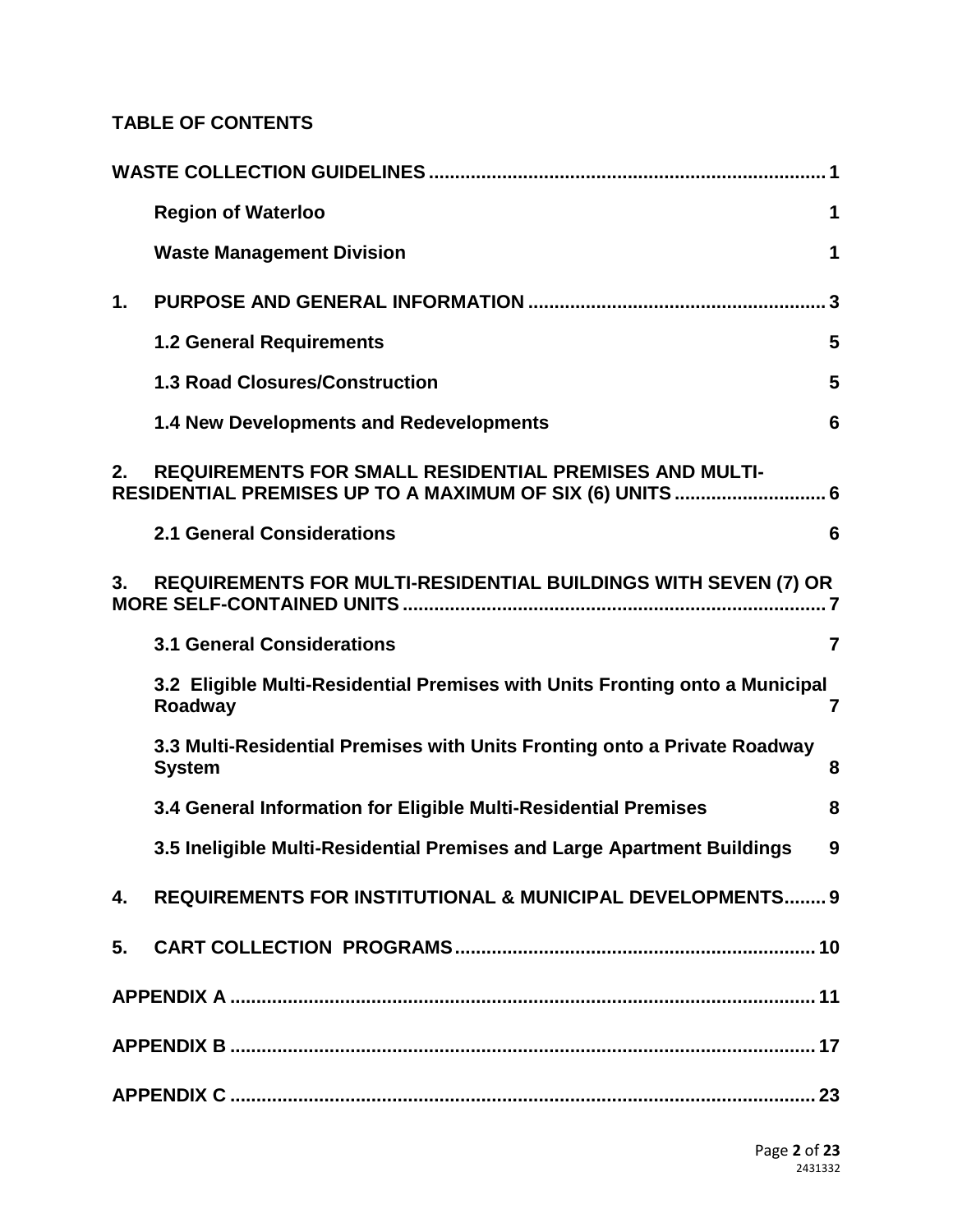# <span id="page-2-0"></span>**1. PURPOSE AND GENERAL INFORMATION**

The purpose of the Waste Collection Guidelines is to clarify requirements for the provision of various waste collection programs and services provided by the Region of Waterloo for eligible premises and developments/redevelopments, and to ensure efficient and safe waste collection. This document also provides protocols to be followed in the event of an interruption to waste collection services due to construction or road closures, and when establishing collection services in eligible new developments and redevelopments.

The Region provides waste collection services to a variety of Premises deemed eligible as per By-law 17-007, *By-law to Regulate the Collection of Waste and the Provision of Waste Management Facilities in the Regional Municipality of Waterloo (Waste By-law)*, which could include Garbage, Bulky Items, Blue Box Material, Green Bin Material, Yard Waste Material and Large Metal Items.

These guidelines are subject to change without notice and are the minimum requirements only. The Region reserves the right to enact additional requirements.

#### **1.1 Definitions**

The following terms are defined for purposes of this Waste Collection Guideline:

"Area Municipalities" means the City of Cambridge, the City of Kitchener, the Township of North Dumfries, the City of Waterloo, the Township of Wellesley, the Township of Wilmot and the Township of Woolwich;

"Blue Box Material" means the Blue Box Material listed in the Waste By-law;

"Bulky Item" means the Bulky Items listed in the Waste By-law that cannot fit into a garbage container such as defined in the Waste By-law;

"Christmas Tree" means a naturally grown evergreen tree used for the purpose of celebrating Christmas;

"Collectable Material" means Blue Box Material, Christmas Trees, Green Bin Material, Large Metal Items, Yard Waste Material, Bulky Items and Garbage;

"Collection Vehicle" means the vehicles operated for collection and transport of waste as agreed in the waste collection contract;

"Council" means the Council of the Region;

"Curbside" means the area directly in front of a Premises and within its extended property lines of the untraveled portion of the municipal road allowance;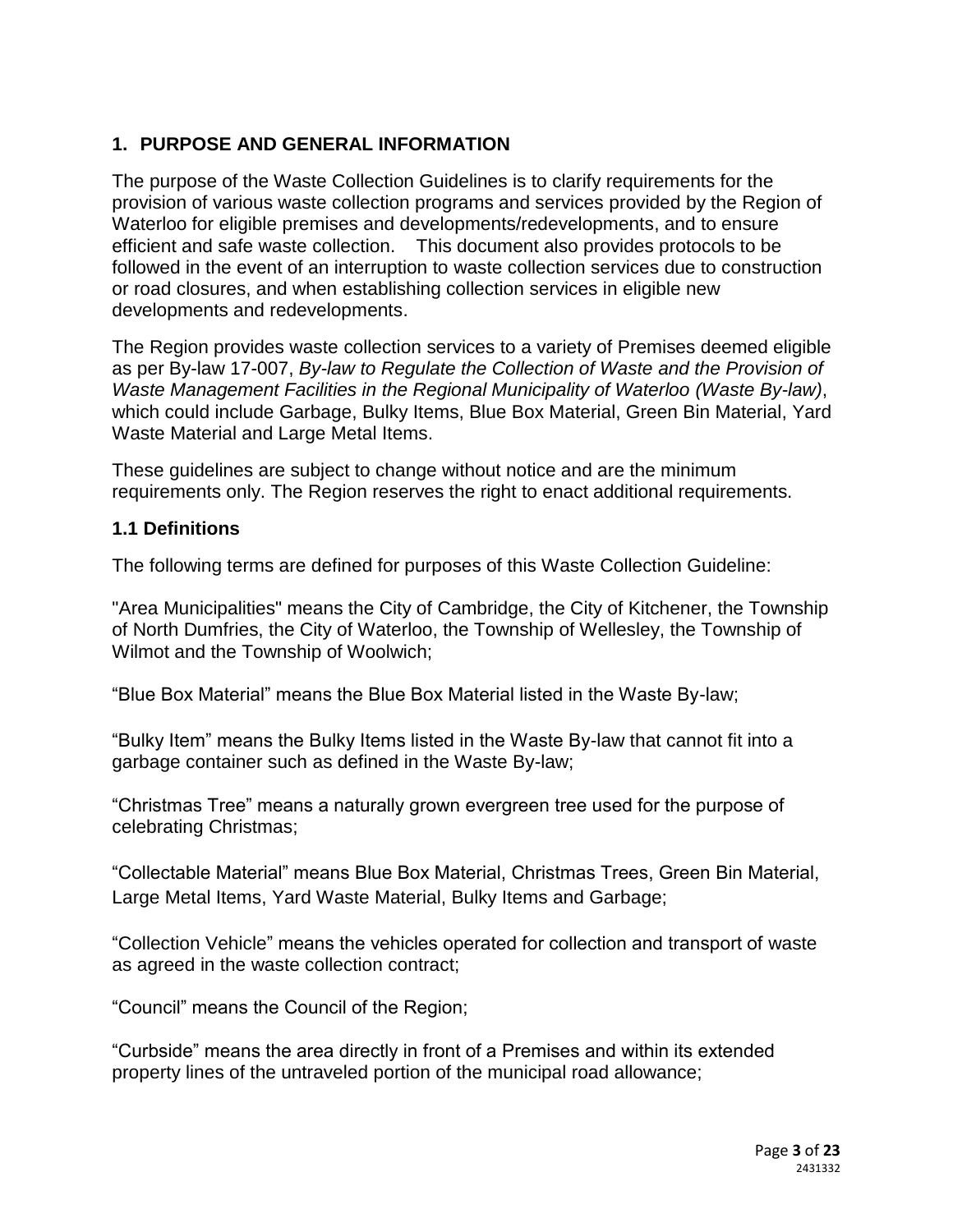"Curbside Premises" means Small Residential Premises, Multi-Residential Premises On A Roadway, Downtown City Premises and Downtown Township Premises in the Region;

"Director" means the Director of Waste Management or any successor position, or his or her designate;

"Downtown City Premises" means any commercial premises that lie upon a municipal roadway within the designated downtown areas as set out in the Waste By-law;

"Downtown Township Premises" means any commercial premises that lie upon a municipal roadway within the designated downtown areas as set out in the Waste Bylaw;

"Garbage" means solid, residual waste which does not fall within any other class of Collectable Material, but does not include Non-Collectable Material;

"Green Bin Material" means the Green Bin Material as listed in the Waste By-law;

"Large Apartment Buildings" means any apartment building, condominium complex, townhouse complex, co-operative complex or other similar complex that has seven or more Self-contained Units;

"Large Metal Item" means the Large Metal Items as listed in the Waste By-law;

"MPAC" means the Municipal Property Assessment Corporation, an independent, notfor-profit corporation funded by all Ontario municipalities, accountable to the Province, municipalities and property taxpayers through its 15-member Board of Directors.

"Multi-Residential Premises On A Roadway" means any apartment building, condominium complex, townhouse complex, co-operative complex or other similar complex that has between three and six Self-contained Units, provided that all such units lie upon a municipal roadway;

"Municipal Premises" means any premises that are owned or operated by a municipality;

"Non-Collectable Material" means the Non-Collectable Material as listed in the Waste By-law;

"Owner" means a person who owns, rents, leases or occupies a Premises or any other person in charge, management or control of a Premises;

"Premises" means a building or any part of it, together with its land and outbuildings, located in the Region;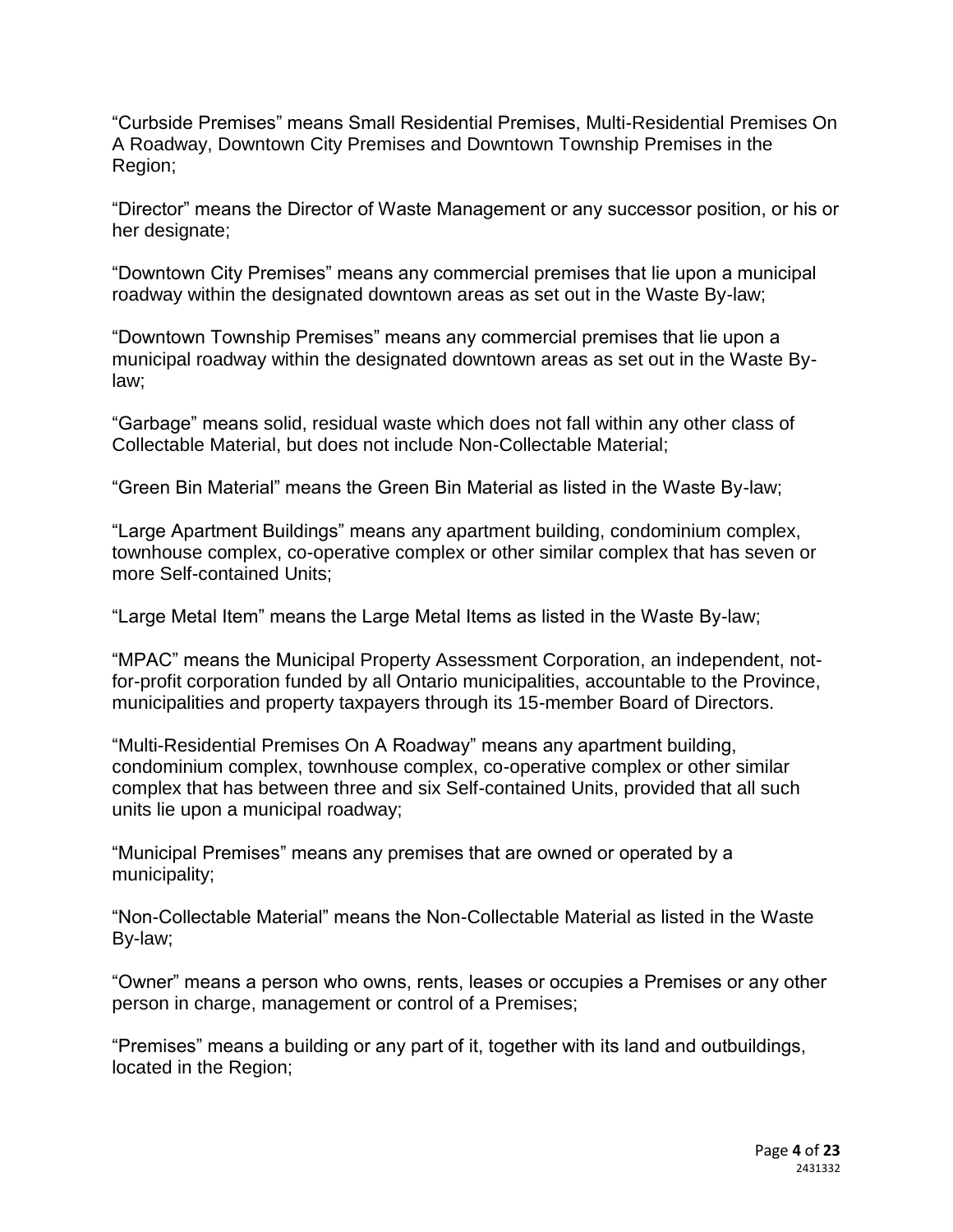"Region" means The Regional Municipality of Waterloo as a municipal corporation, its Council, members, employees, agents and representatives and, where the context requires, its geographic area;

"Registered Owner" means the person or persons registered on title as the owner of the Premises and, in the case of a condominium development, the condominium corporation;

"Self-contained Unit" means a place of residence designed or intended for habitation by one or more persons with its own culinary and sanitary facilities which are provided for the exclusive use of the person or persons who reside therein;

"Small Residential Premises" means:

- (a) a single detached house, semi-detached house or duplex that lies upon a municipal roadway;
- (b) a commercial business located in a building that is a converted house or that has a residential unit as part of the business; or
- (c) a place of worship located in a residential area;

"Yard Waste Material" means the Yard Waste Material as listed in the Waste By-law; and

"Waste By-law" means By-law No 17-007, a By-law to Govern the Collection of Waste and the Provision of Waste Management Facilities in the Regional Municipality of Waterloo, as amended.

Refer to the Waste By-law for detailed definitions and waste collection services.

# <span id="page-4-0"></span>**1.2 General Requirements**

The Region will provide collection of all or some Collectable Material to eligible Premises as defined in the Waste By-law. The Director reserves the right to decline, withhold or revoke waste collection services from any premises, development or redevelopment that does not meet the requirements set out in this document, the Waste By-law and any other applicable By-law or legislation. Eligible premises are required to abide by collection frequency, quantity limits and set out requirements as per the Waste By-law.

# <span id="page-4-1"></span>**1.3 Road Closures/Construction**

When waste collection service is disrupted due to road closure or construction, it is the responsibility of the authority with jurisdiction for the work, such as the area municipality project manager or the construction company, at their sole expense, to:

 Provide information to the Region on the location and length of disruption of collection services. Notice should be provided 30 days in advance where possible;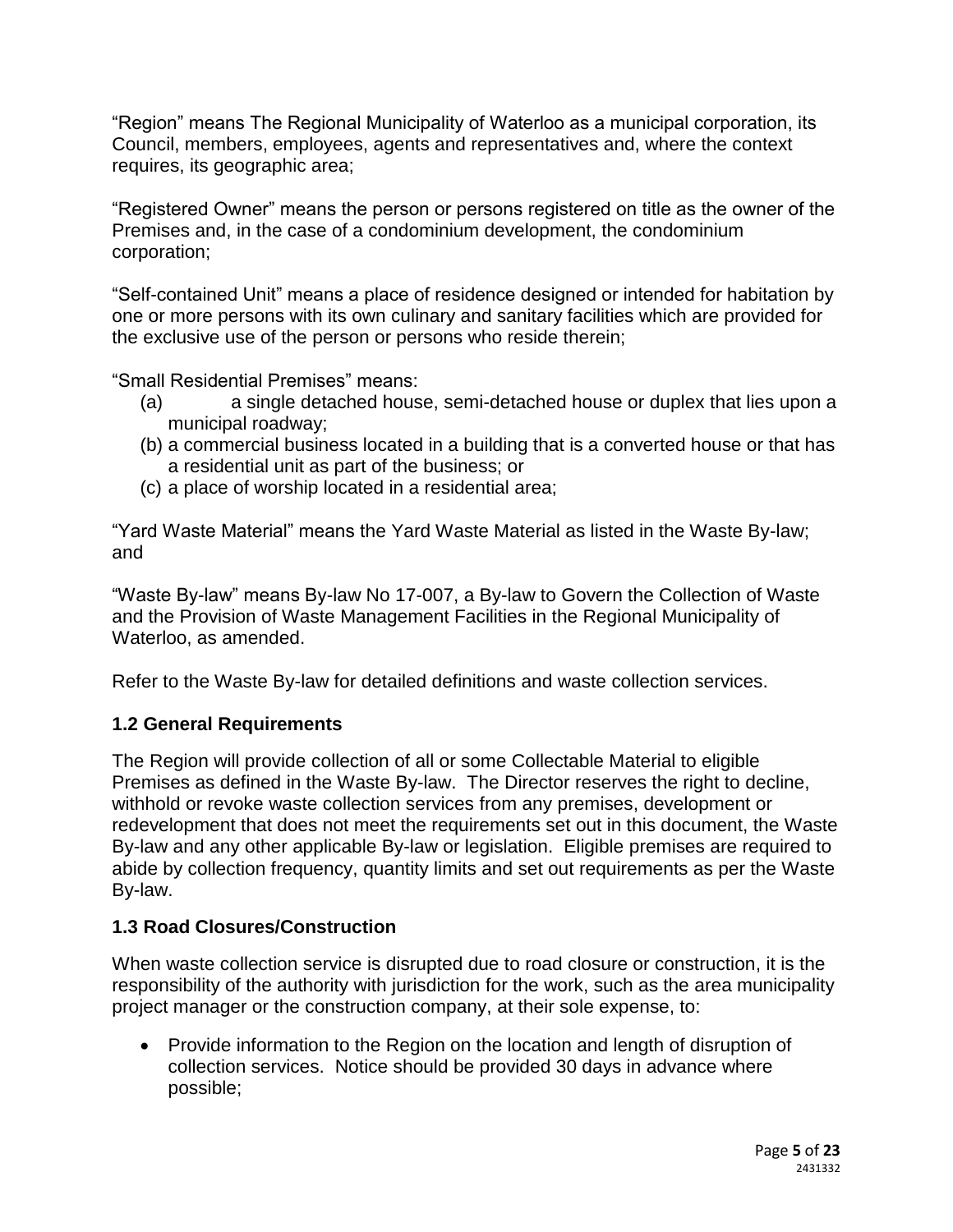- Provide a plan of alternative arrangements, to the satisfaction and approval of the Region, for the management of waste collection services for the affected Premises for the duration of the interruption;
- Notify the Owner of the affected Premises of the approved alternative arrangements;
- Return all empty containers to the appropriate Premises; and
- Provide an alternate collection of Collectable Material to the satisfaction of the Region where the Collectable Material cannot be moved to a Region-approved temporary collection location.

# <span id="page-5-0"></span>**1.4 New Developments and Redevelopments**

Final approval of new developments and redevelopments is the responsibility of the Area Municipalities (including management and storage of solid waste on-site) however, the Waste Management Division of the Region determines and approves eligibility for municipal waste collection services.

The Region reserves the right to designate the type of waste collection provided and the access and egress that is required. Also, failure to comply with any of the requirements for service may result in waste collection service(s) being declined, suspended or revoked. Some developments may require a "Terms and Conditions of Service" form (Appendix A, B or C), which must be completed, signed and accepted by the Region prior to the commencement of waste collection service.

In the event that there are eligible Premises within a development or redevelopment that are inaccessible for Collection Vehicles, the developer, Owner or Registered Owner shall arrange to provide private waste collection, at their own expense, for the entire development until safe and consistent access is determined by the Region. Prior to the commencement of waste collection service, the developer, Owner or Registered Owner remains responsible for the collection of all waste. Waste material generated by construction is not eligible for waste collection service and shall be disposed of through a private waste hauler at the expense of the developer or Owner.

# <span id="page-5-1"></span>**2. REQUIREMENTS FOR SMALL RESIDENTIAL PREMISES AND MULTI-RESIDENTIAL PREMISES UP TO A MAXIMUM OF SIX (6) UNITS**

# <span id="page-5-2"></span>**2.1 General Considerations**

Waste collection service will be provided for all eligible Premises fronting on a municipal roadway up to a maximum of six (6) Self-contained Units (units). All units that front onto the municipal roadway must have individual driveways, with the following exceptions:

- 1. Where a garage for a Premises fronts a public laneway, waste collection service may be provided subject to, at a minimum, the following requirements:
	- The municipal address for the Premises must be identifiable on the garage of the Premises that fronts the laneway;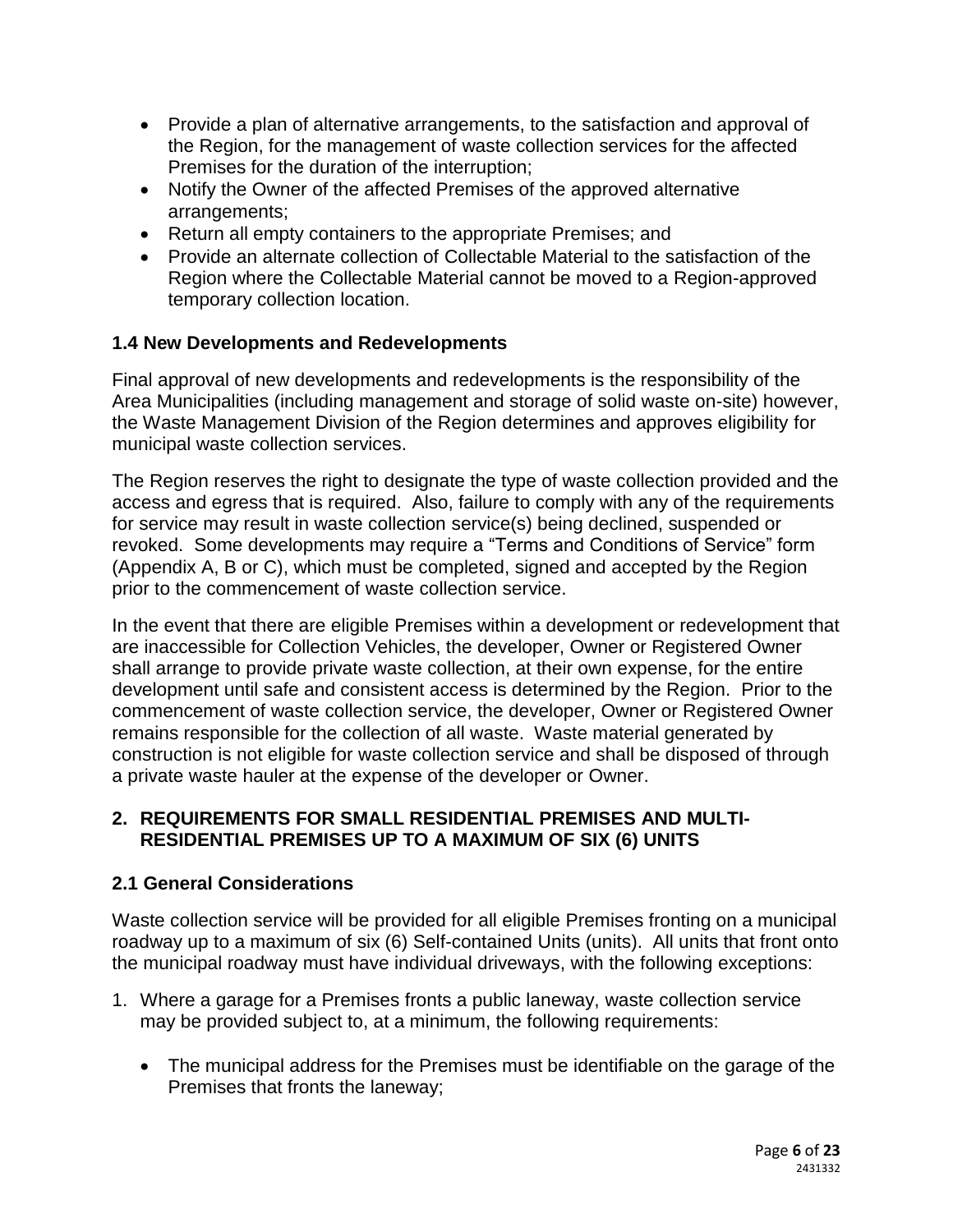- Overhead clearance throughout the laneway must be kept free and clear with a minimum overhead clearance of 7.5 metres;
- If the public laneway is less than 6.0 m wide, the public laneway must have oneway access of not less than 4.5 metres width and comply with all local By-laws; and
- The following waste is prohibited from laneway collection, landlocked Premises excepted, and must be placed to the municipal roadway for collection:
	- Yard Waste
	- Bulky Items
	- Large Metal Items.

The developer or Owner shall contact the Region by telephone at 519-575-4400 to request waste collection service.

A site visit by Waste Management Division staff may be required prior to the start of waste collection services. Staff will determine placement location of the Collectable Material if necessary.

# **2.2 Eligible Premises that have a Commercial Component**

If an eligible Premises has a commercial component, waste collection service can be provided if the following requirements are met:

- MPAC identifies the Premises as including a Self-contained residential unit;
- Only the occupied Premises is eligible for waste collection; and
- Collection frequency and container limits stated in the Waste By-law can be met.

# <span id="page-6-0"></span>**3. REQUIREMENTS FOR MULTI-RESIDENTIAL BUILDINGS WITH SEVEN (7) OR MORE SELF-CONTAINED UNITS**

# <span id="page-6-1"></span>**3.1 General Considerations**

Ontario Regulation 103/94 requires the owner of a building that contains six (6) or more Self-contained Units to implement and sustain a source separation program for waste generated at the building at their own initiative and cost. The Region can offer support to owners by offering eligible Premises one, some or all waste collection services, as per the Waste By-law.

The Region reserves the right to revoke waste collection service to any Multi-Residential Premises or development that does not meet the guidelines outlined.

# <span id="page-6-2"></span>**3.2 Eligible Multi-Residential Premises with Units Fronting onto a Municipal Roadway**

Waste collection service will be provided to Multi-Residential Premises with units fronting onto a municipal roadway only if all units that front onto the municipal roadway have individual driveways.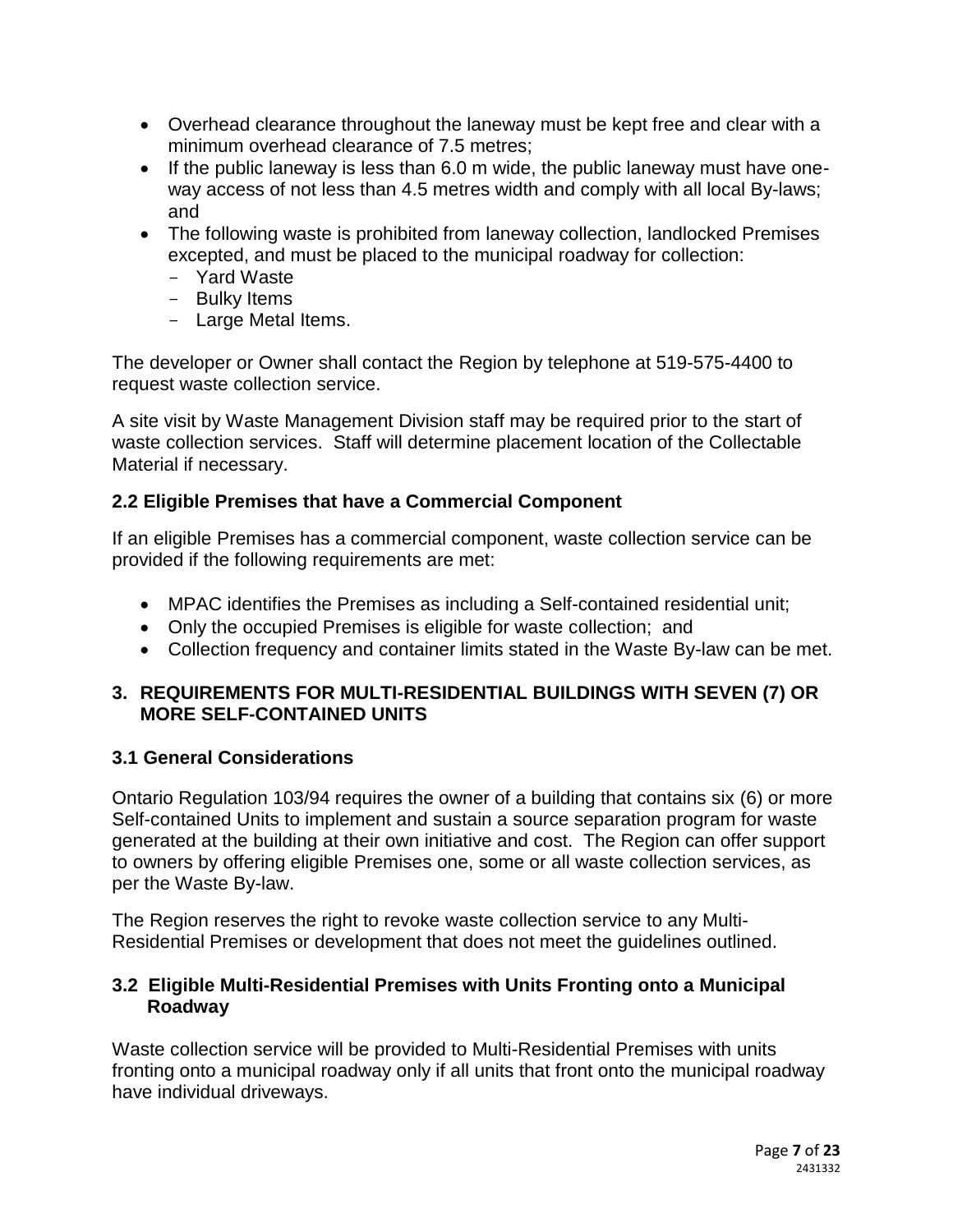# <span id="page-7-0"></span>**3.3 Multi-Residential Premises with Units Fronting onto a Private Roadway System**

For Multi-Residential Premises with a private roadway system, waste collection service will be provided subject to, at a minimum, the following requirements:

- The internal road layout must permit continuous collection by the Collection Vehicles to drive through freely, without reversing;
- All roads must have a minimum width of six metres, excluding parking spaces;
- The turning radius from the centre line must be a minimum of 13 meters on all turns (Appendix D);
- All units must have individual driveways;
- Private roads must meet the requirements set out by the Area Municipality and be structurally adequate to prevent damage by and support a fully loaded Collection Vehicle (approximately 35 tonnes);
- Overhead clearance throughout the site must be a minimum of 7.5 metres and be free from obstructions such as overhangs, basketball nets, awnings, utility wires, balconies, and must be kept clear of tree branches, etc.; and
- A "Terms and Conditions of Service Internal Collection" form (Appendix A), must be completed, signed and accepted by the Region prior to the commencement of waste collection service.

Common piles of material are prohibited on municipal roadways. Common piles may only be considered within the complex if the following requirements are met:

- Continuous forward collection cannot be achieved;
- Ninety-five (95) per cent of units must have collection in front of each unit;
- Waste from no more than six (6) units may be collected in a common pile; and
- Each unit placing Collectable Material in a common pile must comply with set out limits as determined in the Waste By-law.

The developer and/or Owner is responsible for the collection and disposal of waste until such time as the Region can commence the waste collection service.

# <span id="page-7-1"></span>**3.4 General Information for Eligible Multi-Residential Premises**

- Private road systems must be maintained to ensure unimpeded and safe access to Collectable Material, including but not limited to ensuring that snow and ice are removed, sanded or salted and the road system is clear of parked vehicles.
- Container size, limits and collection frequency as set out in the Waste By-law will apply.
- Material preparation as set out in the Waste By-law will apply.
- Material must be set out not later than 7:00 a.m. on the designated collection day.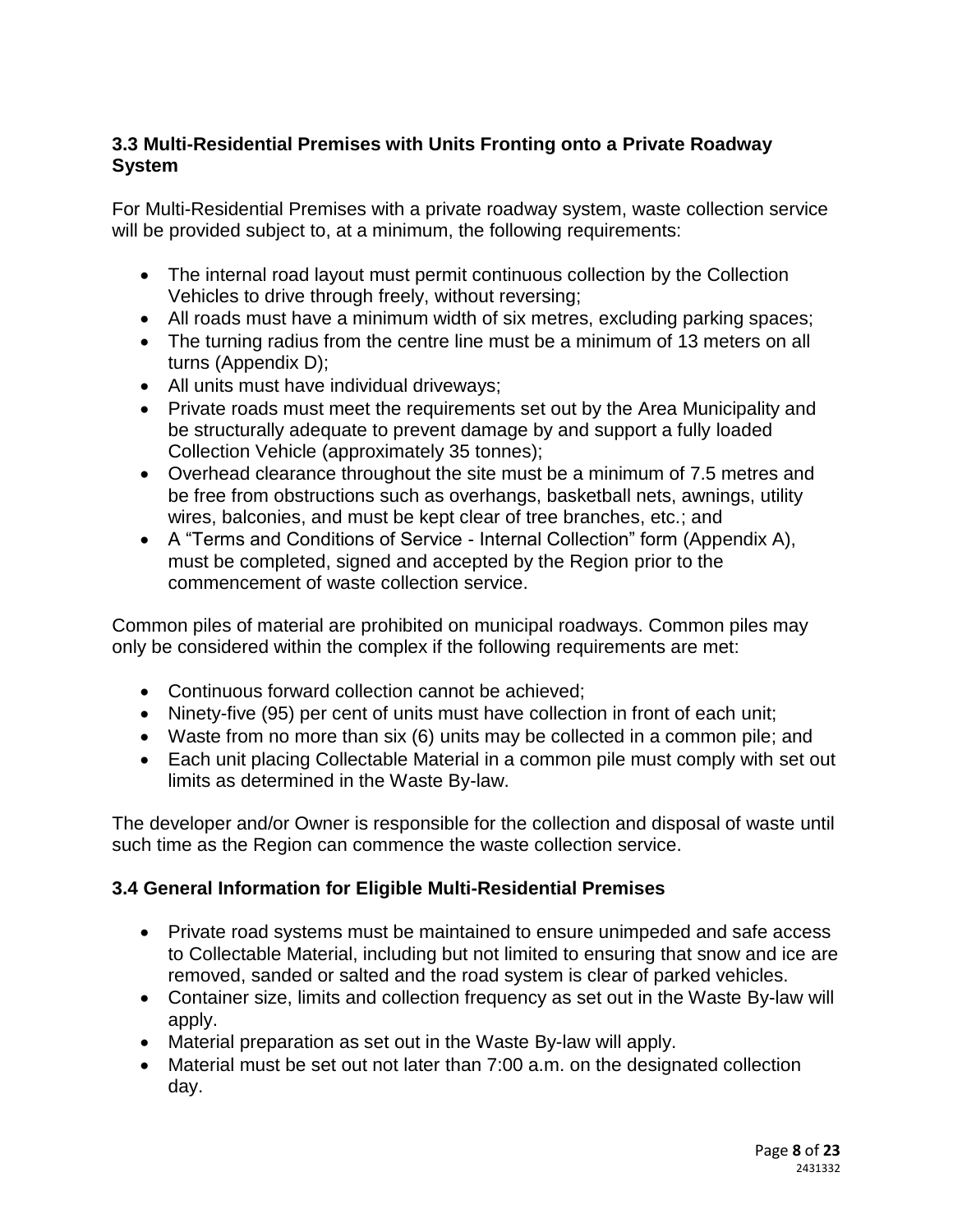- Material from each unit must be sufficiently separated to allow identification of the residence for purposes of education. Resident education on correct waste management practices is the responsibility of the Owner.
- Material for collection must be clearly visible and directly accessible.
- Material placed before or left after collection is the responsibility of the Owner and/or the property management company.

# <span id="page-8-0"></span>**3.5 Ineligible Multi-Residential Premises and Large Apartment Buildings**

If the Multi-Residential Premises or Large Apartment Building is deemed ineligible to receive municipal waste collection, the Owner is fully responsible for the provision of onsite waste disposal through a private waste hauler.

The Region may offer the collection of Blue Box Material through its Cart Collection Program (Section 5).

# <span id="page-8-1"></span>**4. REQUIREMENTS FOR INSTITUTIONAL & MUNICIPAL DEVELOPMENTS**

# **4.1 Industrial**

The Region does not provide waste collection service to industrial premises. The Owner must arrange for on-site waste disposal through a private waste hauler.

#### **4.2 Commercial**

Other than as determined in the Waste By-law, the Region does not provide waste collection service to commercial premises. The Owner must arrange for on-site waste disposal through a private waste hauler.

# **4.3 Schools**

The Region does not provide waste collection service to schools. On-site waste disposal must be arranged through a private waste hauler.

Public, Catholic and small private schools may be eligible for collection of Blue Box Material through the Region's Cart Collection Program (Section 5). On-site collection of Blue Box Material is prohibited. It is mandatory for schools to set all carts to the street curb for collection given potential safety issues.

# **4.4 Places of Worship**

Places of worship are eligible for waste collection service subject to the following requirements:

- The place of worship fronts onto a municipal roadway that is on an existing residential collection route; and
- Collection frequency and set out limits can be met.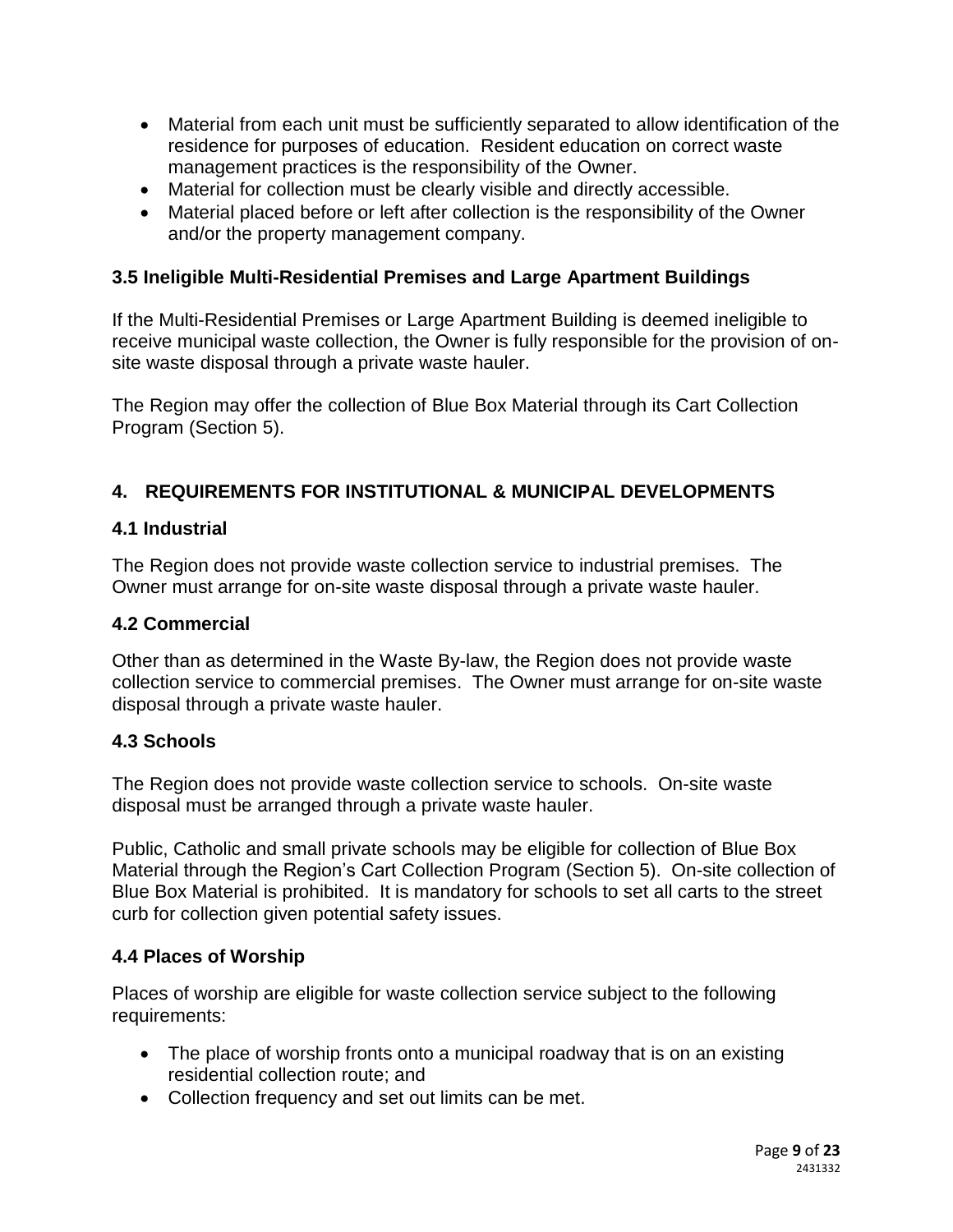# **4.5 Municipal Facilities**

The Region does not provide waste collection service at municipal facilities. The Owner is fully responsible for the provision of on-site waste disposal through a private waste hauler.

Large municipal facilities may be eligible for the collection of Blue Box Material as part of the Region's Cart Collection Program (Section 5).

# <span id="page-9-0"></span>**5. CART COLLECTION PROGRAMS**

# **5.1 Recycling Carts (Blue Box Material)**

The Region may provide collection of Blue Box Material through its Cart Recycling Program free of charge to eligible Premises subject to the following requirements:

- A "Terms and Conditions of Service Cart Recycling Program" form (Appendix B) is completed, signed and accepted by the Region;
- The volume of one type of recyclable material (e.g. containers) currently being placed out for collection would fill a 360 litres (95 gallon) recycling cart on a weekly basis;
- The site is located on a current Cart Recycling Program collection route; and
- The Region determines the cart collection location; including setting carts to the Curbside if Collection Vehicles cannot drive through freely.

Eligible Premises may include Large Apartment Buildings, multi-residential Premises ineligible to receive waste collection services, Municipal Premises, schools, and nursing homes. Places of worship, charities, not-for-profits, group homes and shelters may be eligible subject to the above noted requirements.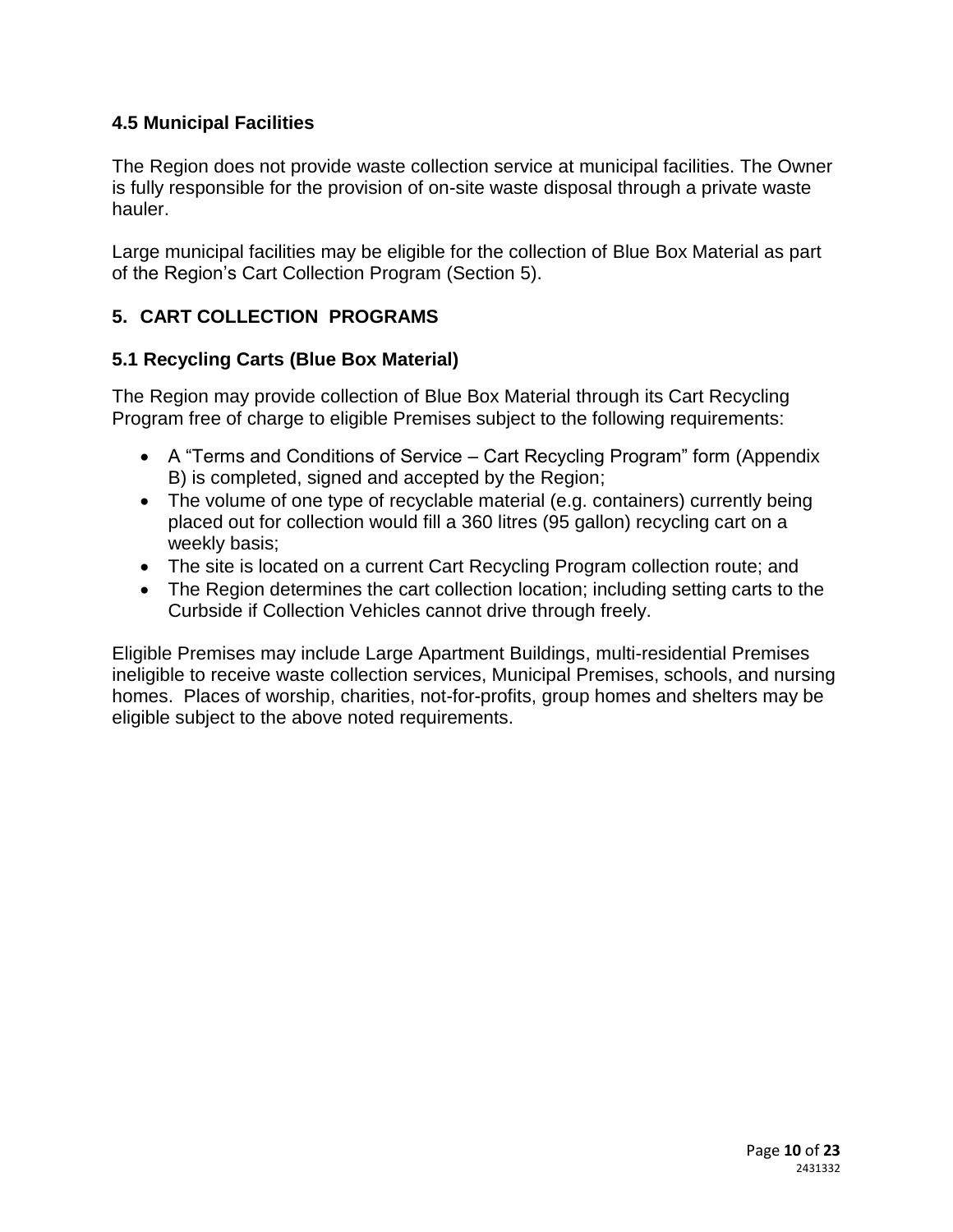# **APPENDIX A**

#### **The Regional Municipality of Waterloo Application for Curbside Waste Collection**

# <span id="page-10-0"></span>**TERMS AND CONDITIONS OF SERVICE**

#### **Instructions to Applicant:**

Please read & complete Section B and C. Date and sign.

Mail, email or fax back to:

Waste Management Division 925 Erb St. W. Waterloo, ON N2J 3Z4 Fax: 519-747-4944

#### **Section A – Site Profile:**

To be completed by the Regional Municipality of Waterloo ("Region")

| <b>ROW Services:</b>                                                     |
|--------------------------------------------------------------------------|
| Blue Box, Garbage, Yard Waste, Green Bin, Large Metal Items, Bulky Items |
|                                                                          |
|                                                                          |
|                                                                          |
|                                                                          |
|                                                                          |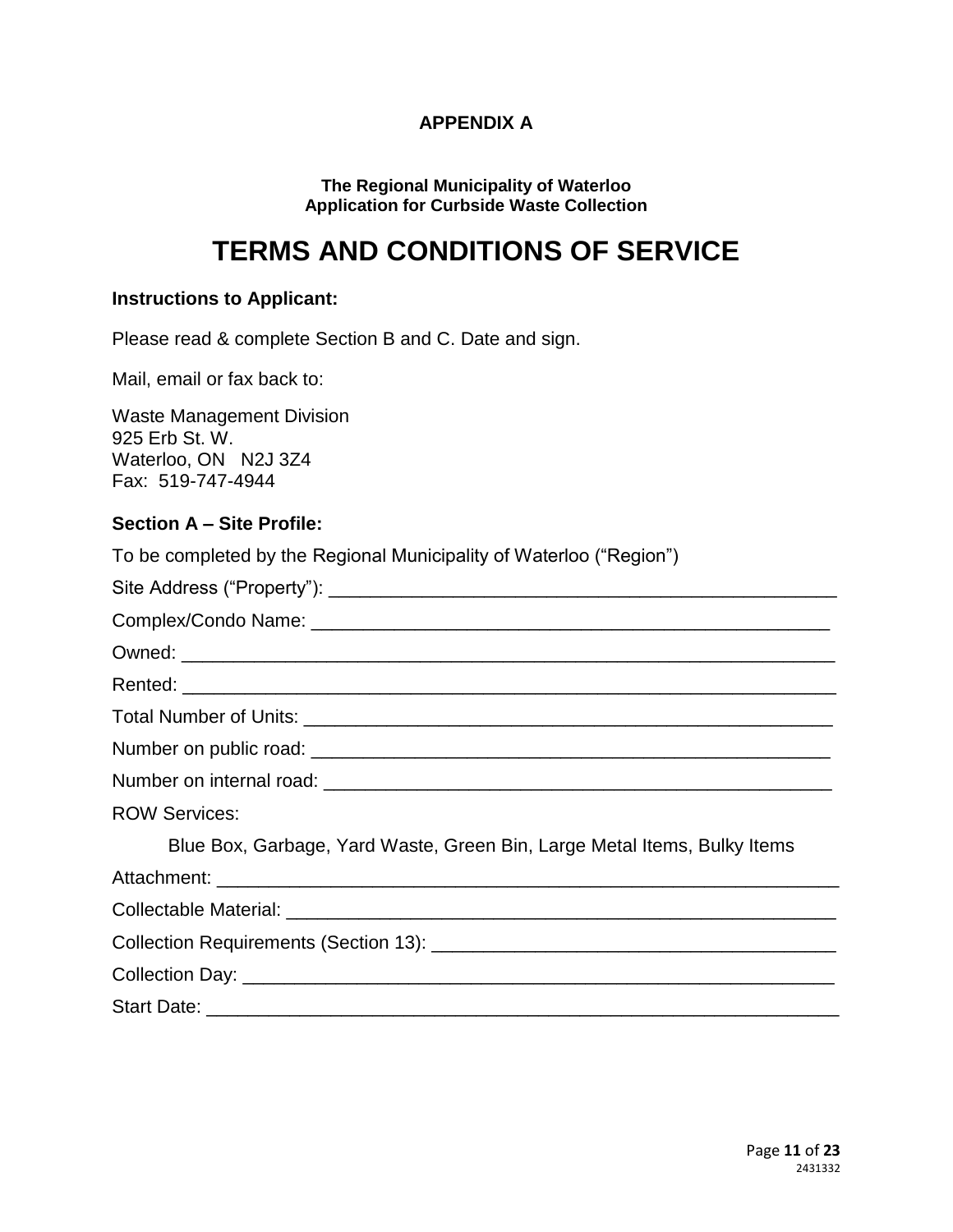# **Section B – Applicant Information ("Applicant")**

To be completed by the Owner or authorized representative

| Property Owner Name: ________________                                                   |  |  |
|-----------------------------------------------------------------------------------------|--|--|
| Applicant's Name (please print)                                                         |  |  |
| Applicant Status: Please check one.                                                     |  |  |
|                                                                                         |  |  |
|                                                                                         |  |  |
| *It is the joint and several responsibility of all owners/residents/property            |  |  |
| managers/superintendents of each Property to ensure compliance with these Terms         |  |  |
| and Conditions. If the Applicant is not the owner of the Property, the Applicant hereby |  |  |
| confirms that he/she/it has legal authority to bind the Owner. A copy of such           |  |  |
| authorization must be attached to this application.                                     |  |  |
|                                                                                         |  |  |
|                                                                                         |  |  |
|                                                                                         |  |  |
|                                                                                         |  |  |
|                                                                                         |  |  |
|                                                                                         |  |  |
|                                                                                         |  |  |
|                                                                                         |  |  |
|                                                                                         |  |  |
|                                                                                         |  |  |
|                                                                                         |  |  |
|                                                                                         |  |  |
| Email address:                                                                          |  |  |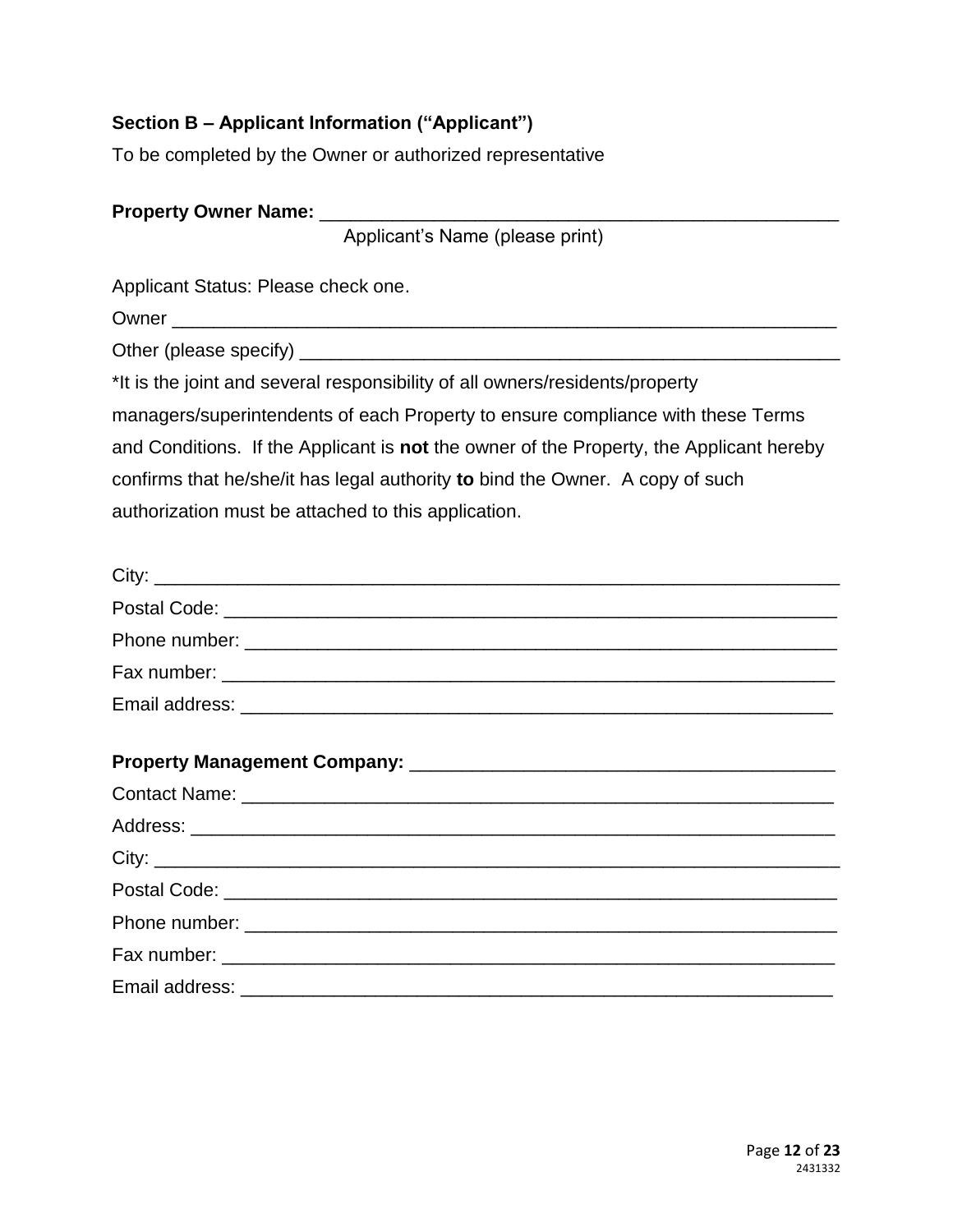In consideration of the Region providing curbside collection service as defined in By-Law 17-007 of the Region ("Waste By-law") and/or specified in the Attachment(s), the Region and Applicant agree:

- 1. The Applicant agrees that the Region, its agents, servants, employees, subcontractors and licensees have authority and are permitted to enter on the Property to provide curbside collection service.
- 2. The Applicant shall comply with the Waste By-Law 17-007.
- 3. The Applicant shall maintain that portion of the Property travelled by vehicles used for the curbside collection service ("Vehicles") in a good state of repair at his/her/its expense and to the satisfaction of the Region's Waste Management Coordinator.
- 4. Private access roads on the Property must be capable of holding Vehicles without damage at all times of the year. The Applicant, being the owner of the Property (or agent of the Property owner), acknowledges that in entering the Property, the Vehicles will use the driveway, ramp, loading and parking areas and hereby waives any claims for damages that may arise to such areas, including any structures that may be located under such areas, as a result of usage, save and except any such claims or damages attributable to the gross negligence of the Region of Waterloo or those for whom it is in law responsible.
- 5. The Applicant shall ensure that the Vehicles and their drivers have unimpeded and safe access to waste (eligible for curbside collection) set out for waste collection beginning at 7 a.m. on waste collection day, including but not limited to ensuring that snow and ice are removed, roads are sanded or salted.
- 6. The Applicant shall inform, as necessary, all individuals that they are required to remain a minimum distance of 4.57 metres (15 feet) from the Vehicles and their drivers and that entering the cab of a Vehicle or hanging off of it is strictly forbidden.
- 7. The Applicant designates the following individual as a Site Waste Collection Contact Person:

**Section C - On Site Contact Name (person to contact regarding collection issues):** Name: \_\_\_\_\_\_\_\_\_\_\_\_\_\_\_\_\_\_\_\_\_\_\_\_\_\_\_\_\_\_\_\_\_\_\_\_\_\_\_\_\_\_\_\_\_\_\_\_\_\_\_\_\_\_\_\_\_\_\_\_\_\_\_\_ Address:  $\text{City:}\quad$ Postal Code: \_\_\_\_\_\_\_\_\_\_\_\_\_\_\_\_\_\_\_\_\_\_\_\_\_\_\_\_\_\_\_\_\_\_\_\_\_\_\_\_\_\_\_\_\_\_\_\_\_\_\_\_\_\_\_\_\_\_\_ Phone number: \_\_\_\_\_\_\_\_\_\_\_\_\_\_\_\_\_\_\_\_\_\_\_\_\_\_\_\_\_\_\_\_\_\_\_\_\_\_\_\_\_\_\_\_\_\_\_\_\_\_\_\_\_\_\_\_\_ Fax number: \_\_\_\_\_\_\_\_\_\_\_\_\_\_\_\_\_\_\_\_\_\_\_\_\_\_\_\_\_\_\_\_\_\_\_\_\_\_\_\_\_\_\_\_\_\_\_\_\_\_\_\_\_\_\_\_\_\_\_ Email address: \_\_\_\_\_\_\_\_\_\_\_\_\_\_\_\_\_\_\_\_\_\_\_\_\_\_\_\_\_\_\_\_\_\_\_\_\_\_\_\_\_\_\_\_\_\_\_\_\_\_\_\_\_\_\_\_\_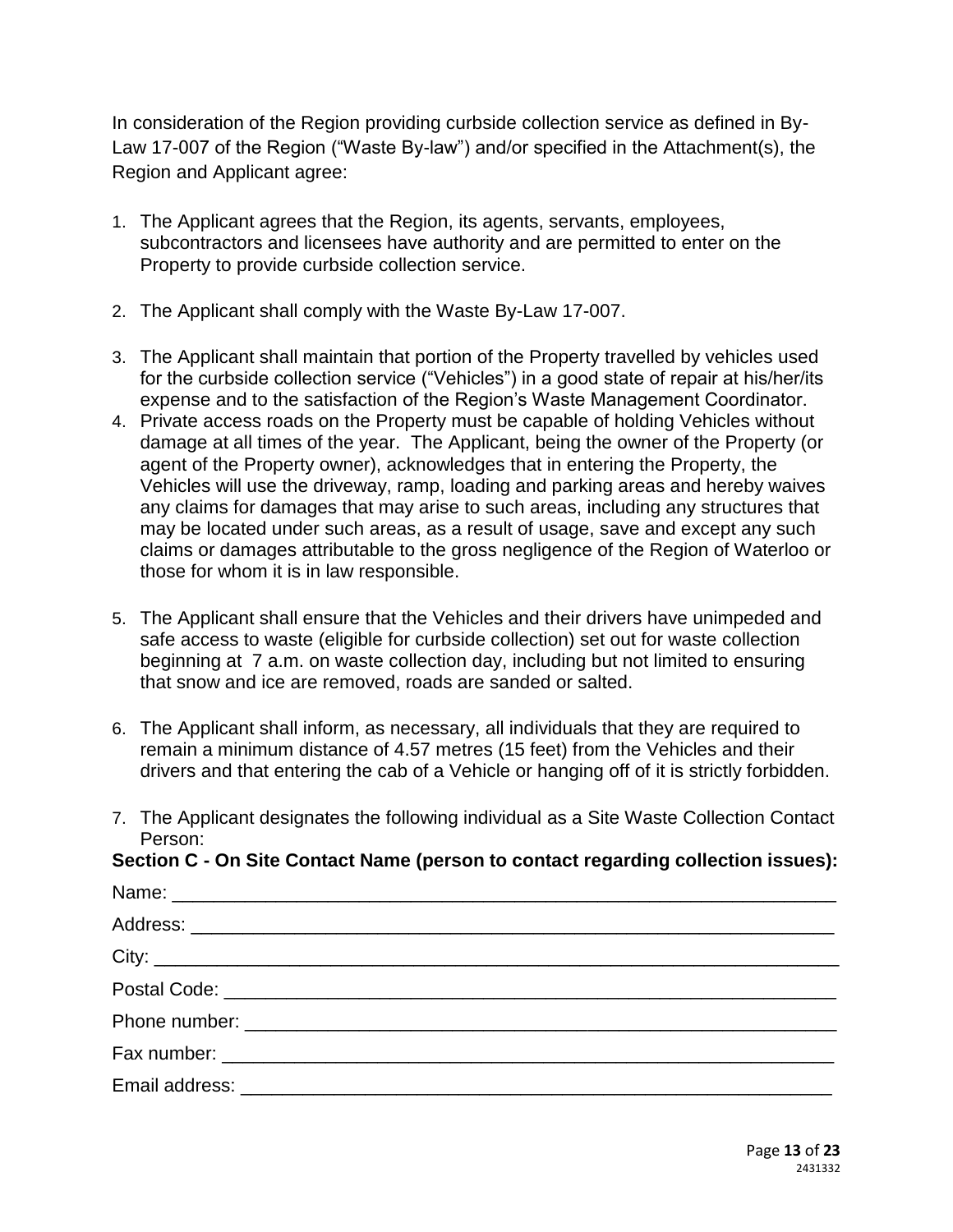8. The Applicant shall notify the Region at least twenty-one (21) days in advance of any changes to the name, address, telephone number, fax number or e-mail address of the Site Waste Collection Contact person by mail, email or fax to:

> Regional Municipality of Waterloo Waste Management Centre Attention: Waste Management Coordinator 925 Erb Street West, Waterloo, ON, N2J 3Z4 Fax: 519-747-4944

- 9. The Applicant shall provide the Site Waste Collection Contact Person with a copy of these Terms and Conditions and any Attachment(s) and shall inform him or her about the operation of and obligations associated with the collectable and/or recyclable waste service immediately upon designating him or her.
- 10. The Applicant agrees that all material collected by the Region is the property of the Region to dispose of as the Region deems appropriate.
- 11. The Applicant agrees to comply with the provisions of these Terms and Conditions and any Attachment(s), failing which the Region may terminate service upon notice to the Site Waste Collection Contact Person.
- 12. The Applicant agrees that all notices, consents and other documents required or which may be given shall be in writing and delivered by hand, emailed, faxed or sent by regular mail and that any notice, consent or other document shall be deemed to have been received when delivered by hand, emailed or faxed (provided there is a confirmation of receipt) or, if sent by regular mail, within five (5) days following the date of mailing.
- 13. Collection Requirements In order for a private property site to be eligible for internal waste collection, the roadway must be such that the trucks can drive through the complex without having to back up. Additionally, cars must not be parked on the internal roadway, low hanging branches that obstruct truck would need to be trimmed and the internal roadway must be plowed/salted to ensure safe access.
- 14. On June 3, 2021 the Ontario Ministry of Environment, Conservation and Parks introduced a [regulation](https://www.ontario.ca/laws/regulation/r21391) under the Resource Recovery and Circular Economy Act, 2016 that will make producers responsible for blue box programs' operation, including collection, as part of the Province's full producer responsibility framework. Subject to the filing of the new regulation and amendments, the Region of Waterloo cannot confirm that it will be the recycling service provider for this development upon the completion of Waterloo Region's Blue Box program transition, anticipated to occur in 2024.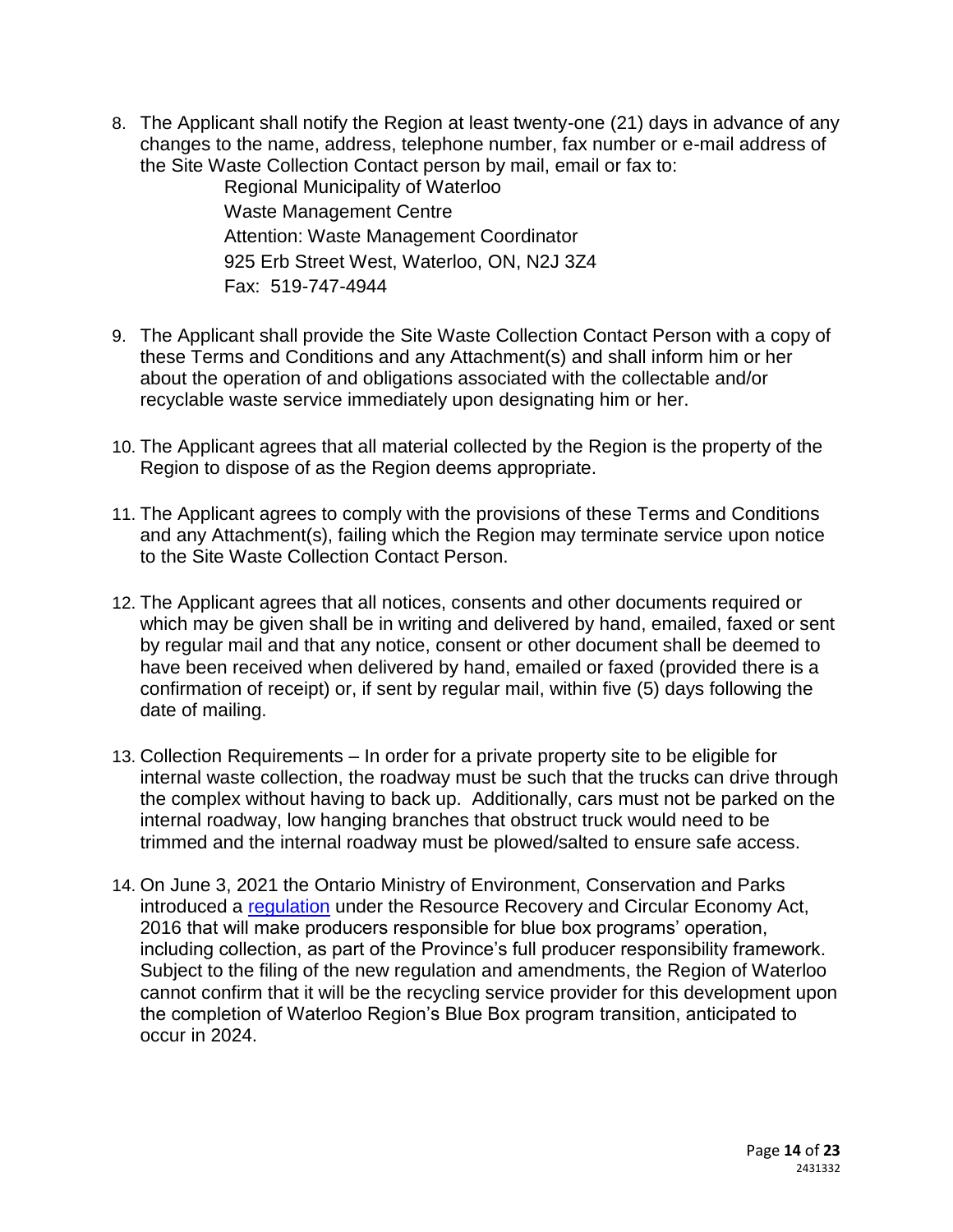DATED at \_\_\_\_\_\_\_\_\_\_\_\_\_\_\_\_\_\_\_(City), this \_\_\_\_(day) \_\_\_\_\_\_\_\_\_\_\_\_\_\_\_\_\_\_\_(Month), \_\_\_\_\_\_\_\_\_\_(year)

**Applicant Signature** 

 $\overline{\phantom{a}}$  , and the set of the set of the set of the set of the set of the set of the set of the set of the set of the set of the set of the set of the set of the set of the set of the set of the set of the set of the s

\_\_\_\_\_\_\_\_\_\_\_\_\_\_\_\_\_\_\_\_\_\_\_\_\_\_\_\_\_ \_\_\_\_\_\_\_\_\_\_\_\_\_\_\_\_\_\_\_\_\_\_

**On Behalf of**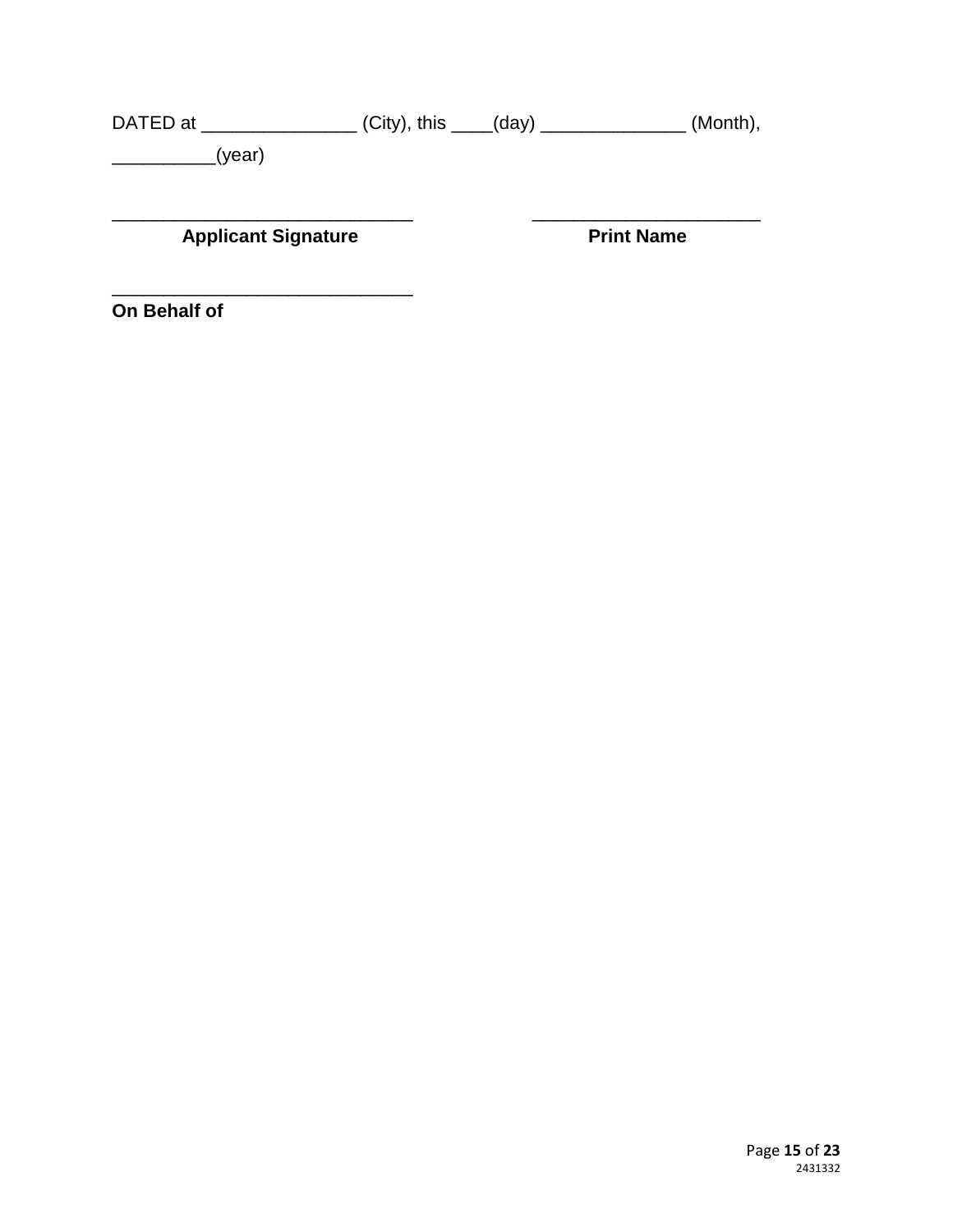

# **Regional Municipality of Waterloo Attachment – Collectable Material (Blue Box Material, Christmas Trees, Green Bin Material, Large Metal Items, Yard Waste Material, Bulky Items, Garbage)**

The Applicant agrees that:

- 1. Only Collectable Material as defined in By-Law 17-007 of the Region ("the Waste By-Law") is provided for collection service. Any non-collectable waste is not the responsibility of the Region, its agents, servants, employees, subcontractors and licensees.
- 2. Collection limits as designated by the Waste By-Law will be in effect.
- 3. A Site Waste Collection Contact Person shall be appointed whose duties will include: (a) informing current and new residents of collection schedule(s), collectable
	- waste preparation techniques and standards, and (b) appropriately distributing promotional materials as given to the person by
	- the Region, its agents, servants, employees, subcontractors and licensees.
- 4. If a Site Waste Collection Contact Person is not available, then the responsibilities of the Site Waste Contact Person shall default to the Applicant.
- 5. Collection may not occur due to, but not limited to the following:
	- (a) Collectable waste has not been set out by 7 a.m. on the designated collection day.
	- (b) Collectable waste is not safely accessible (e.g., build up of snow).
	- (c) Individuals not abiding by the minimum distance requirement.
	- (d) Collectable waste that is supposed to be set in a mutually-agreed upon location, is not in that location or has been moved to a different location without prior consent of the Region.
- 6. The Region has the right to withdraw collection service, upon written notice, without recourse on the part of the Applicant, should the Region deem circumstances so warrant.
- 7. The Applicant shall comply with the regulations as set out in By-Law 17-007.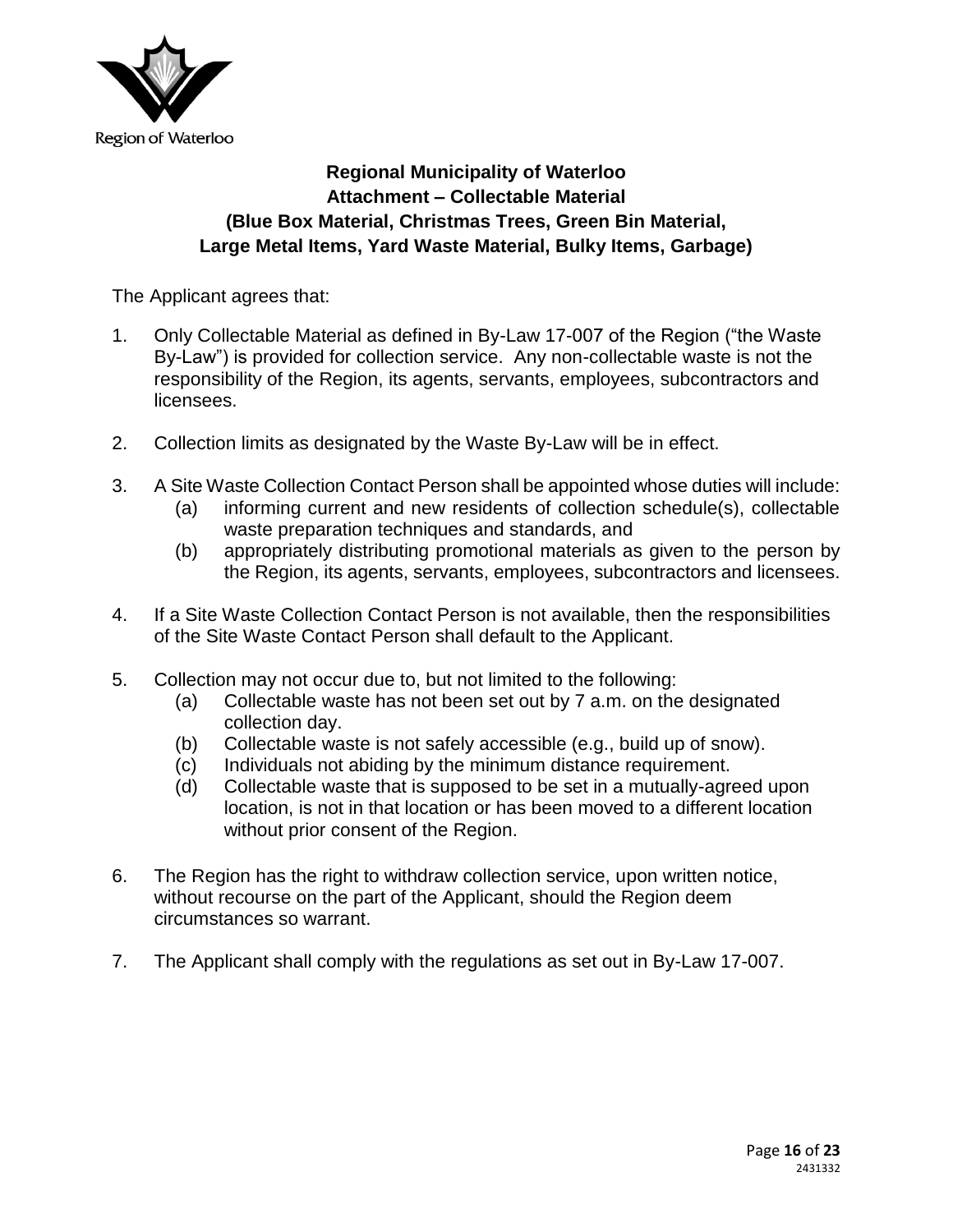# **APPENDIX B**

#### **The Regional Municipality of Waterloo Application for Collection Service of Residential Recyclable Waste**

# <span id="page-16-0"></span>**TERMS AND CONDITIONS OF SERVICE**

# **CART RECYCLING PROGRAM**

### **Instructions to Applicant:**

Please read & complete Section B and C. Date and sign.

| Mail, email or fax back to:           |
|---------------------------------------|
| <b>Region of Waterloo</b>             |
| <b>Waste Management Division</b>      |
| 925 Erb St. W., Waterloo, ON, N2J 3Z4 |
| Fax: 519-747-4944                     |

#### **Section A – Site Profile**

To be completed by the Regional Municipality of Waterloo ("Region")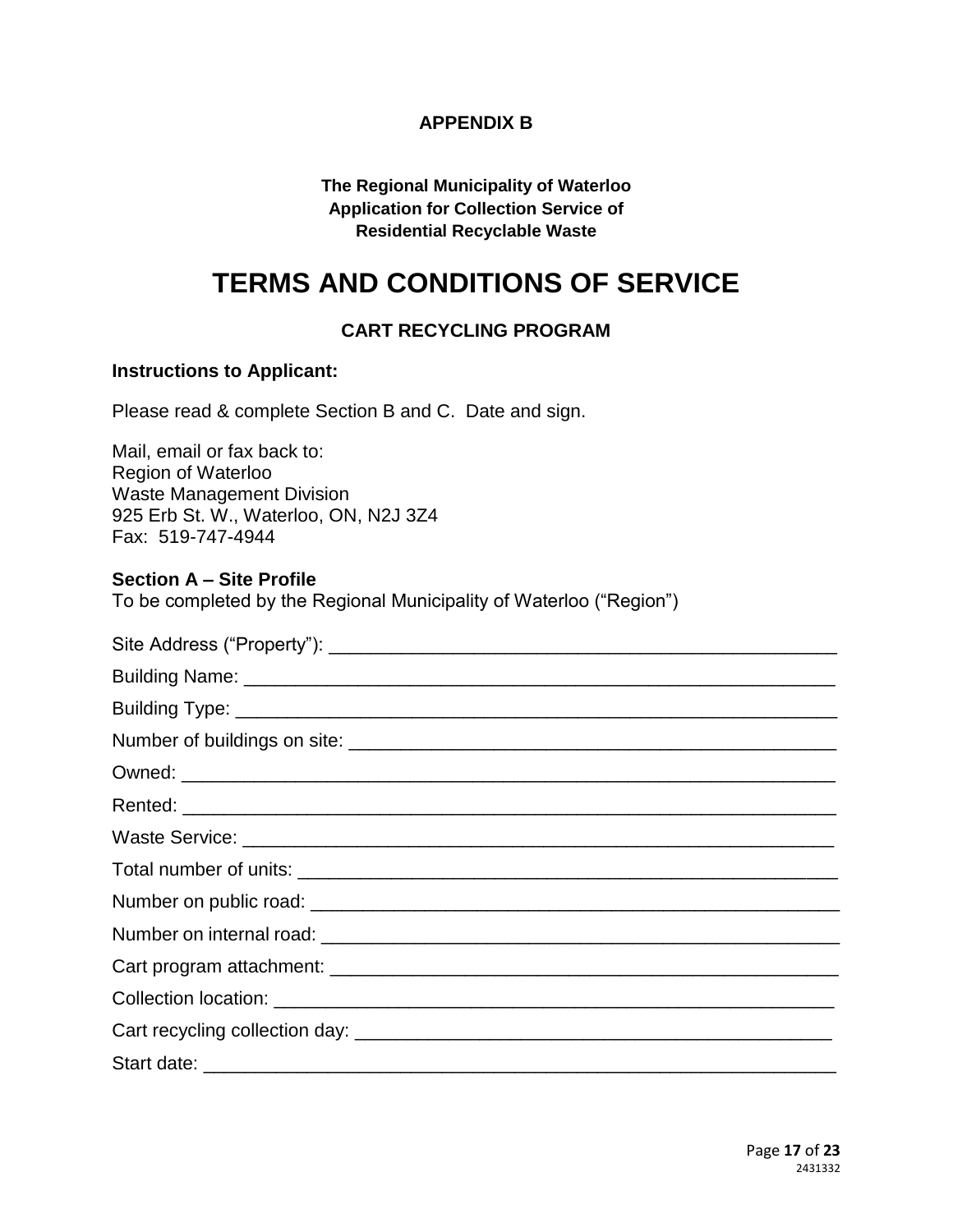# **Section B – Applicant Information ("Applicant")**

To be completed by the Owner or authorized representative Applicant's Name (please print): \_\_\_\_\_\_\_\_\_\_\_\_\_\_\_\_\_\_\_\_\_\_\_\_\_\_\_\_\_\_\_\_\_\_\_\_\_\_\_\_\_\_\_\_ Applicant Status: Please check one. Owner: \_\_\_\_\_\_\_\_\_\_\_\_\_\_\_\_\_\_\_\_\_\_\_\_\_\_\_\_\_\_\_\_\_\_\_\_\_\_\_\_\_\_\_\_\_\_\_\_\_\_\_\_\_\_\_\_\_\_\_\_\_\_\_ Other (please specify):  $\Box$ \*It is the joint and several responsibility of all owners/residents/property managers/superintendents of each Property to ensure compliance with these Terms and Conditions. If the Applicant is not the owner of the Property, the Applicant hereby confirms that he/she/it has legal authority to bind the Owner. A copy of such authorization must be attached to this application.

#### **Property Owner Name: Department of the UK and Security Owner Name:**  $\mathbf{C} = \mathbf{C} \mathbf{C} \mathbf{C}$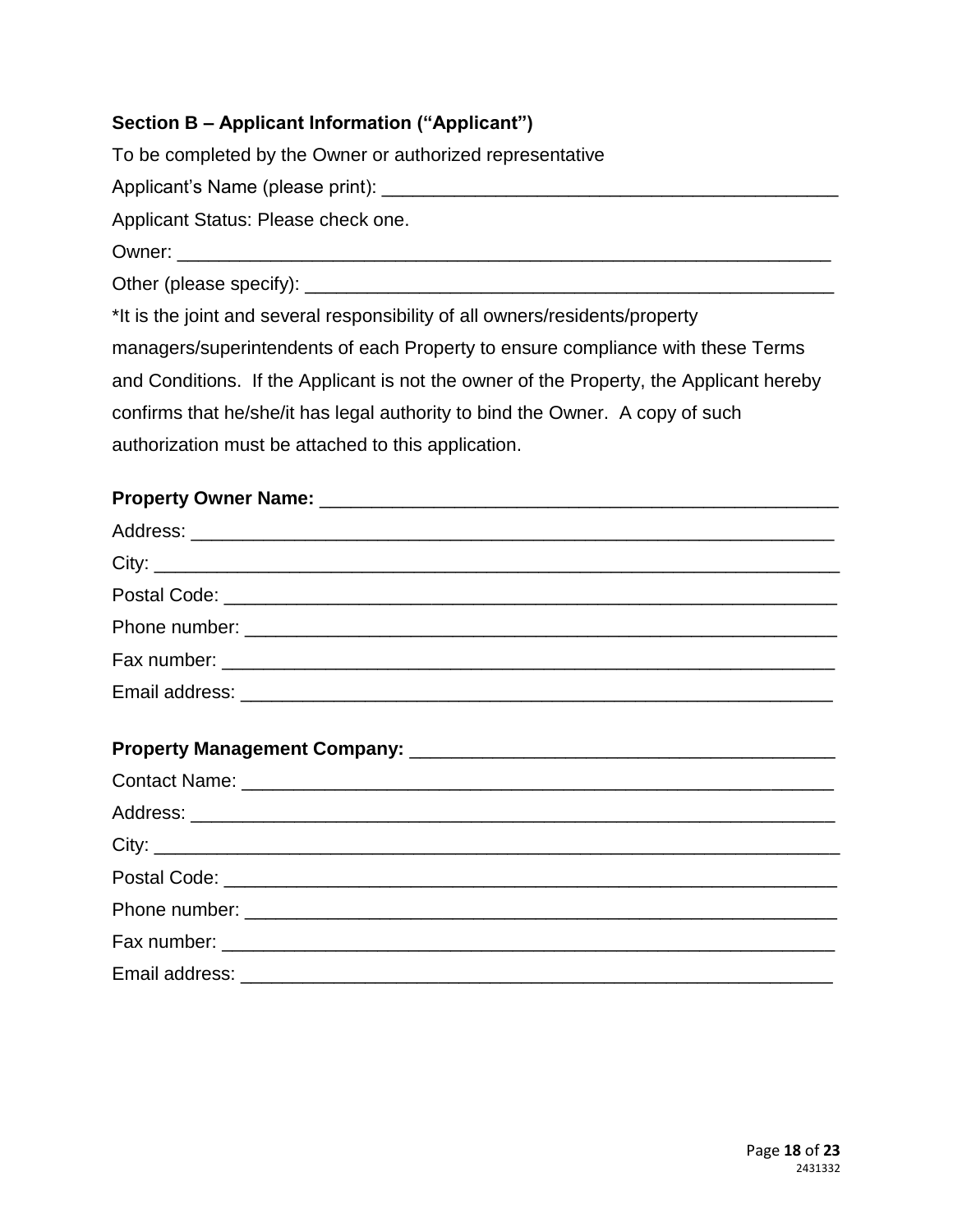In consideration of the Region providing recyclable waste (Blue Box Material) service as defined in Waste By-law 17-007 of the Region ("Waste By-law) and/or specified in the Attachment(s), the Region and Applicant agree:

- 1. The Applicant agrees that the Region, its agents, servants, employees, subcontractors and licensees have authority and are permitted to enter on the Property to provide the recyclable waste service.
- 2. The Applicant shall comply with the Waste Collection By-law 17-007 and wherever the term "curbside" is used in the Waste By-law it shall be deemed to mean that portion of the Property ordinarily travelled by motor vehicles.
- 3. The Applicant shall maintain that portion of the Property travelled by vehicles used for the recyclable waste service ("Vehicles") in a good state of repair at his/her/its expense and to the satisfaction of the Region's Waste Management Coordinator.
- 4. Private access roads on the Property must be capable of holding Vehicles without damage at all times of the year. The Applicant, being the owner of the Property (or agent of the Property owner), acknowledges that in entering the Property, the Vehicles will use the driveway, ramp, loading and parking areas and hereby waives any claims for damages that may arise to such areas, including any structures that may be located under such areas, as a result of usage, save and except any such claims or damages attributable to the gross negligence of the Region of Waterloo or those for whom it is in law responsible.
- 5. The Applicant shall ensure that the Vehicles and their drivers have unimpeded and safe access to recyclable waste set out for waste collection beginning at 7 a.m. on waste collection day, including but not limited to ensuring that snow and ice are removed, roads are sanded or salted.
- 6. The Applicant shall inform, as necessary, all individuals that they are required to remain a minimum distance of 4.57 metres (15 feet) from the Vehicles and their drivers and that entering the cab of a Vehicle or hanging off of it is strictly forbidden.
- 7. The Applicant designates the following individual as a Site Waste Collection Contact Person:

#### **Section C - On Site Contact Name (person to contact regarding collection issues):**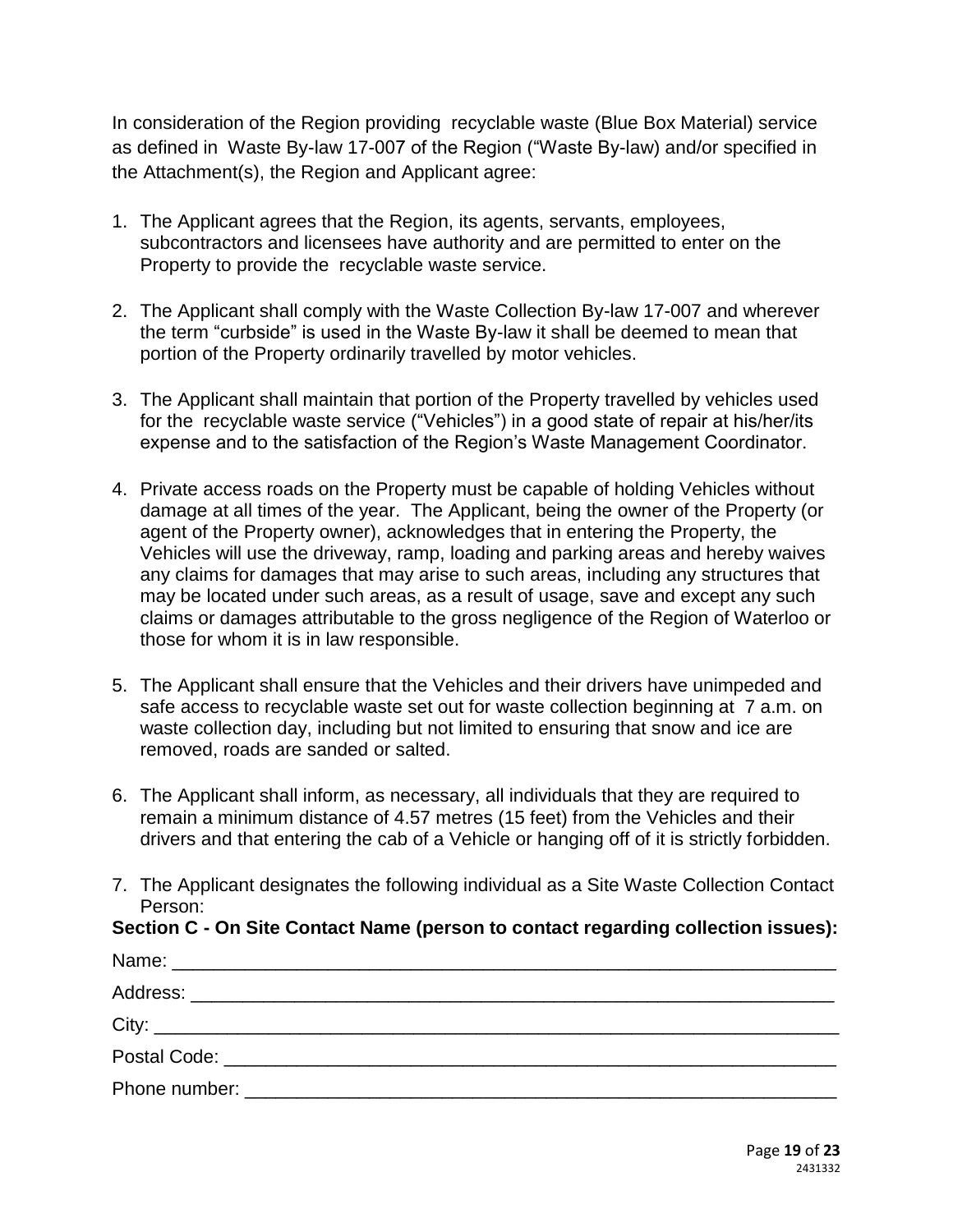| Fax number:    |  |  |  |
|----------------|--|--|--|
| Email address: |  |  |  |

8. The Applicant shall notify the Region at least twenty-one (21) days in advance of any changes to the name, address, telephone number, fax number or e-mail address of the Site Waste Collection Contact person by mail, email or fax to:

Regional Municipality of Waterloo Waste Management Centre Attention: Waste Management Coordinator 925 Erb Street West, Waterloo, ON, N2J 3Z4 Fax: 519-747-4944

- 9. The Applicant shall provide the Site Waste Collection Contact Person with a copy of these Terms and Conditions and any Attachment(s) and shall inform him or her about the operation of and obligations associated with the recyclable waste service immediately upon designating him or her.
- 10.The Applicant agrees that all recyclable waste set out for waste collection is the property of the Region to dispose of as the Region deems appropriate.
- 11.The Applicant agrees to comply with the provisions of these Terms and Conditions and any Attachment(s), failing which the Region may terminate service immediately upon notice to the Site Waste Collection Contact Person.
- 12.The Applicant agrees that all notices, consents and other documents required or which may be given shall be in writing and delivered by hand, emailed, faxed or sent by regular mail and that any notice, consent or other document shall be deemed to have been received when delivered by hand, emailed or faxed (provided there is a confirmation of receipt) or, if sent by regular mail, within five (5) days following the date of mailing.
- 13.On June 3, 2021, the Ontario Ministry of Environment, Conservation and Parks introduced a [regulation](https://www.ontario.ca/laws/regulation/r21391) under the Resource Recovery and Circular Economy Act, 2016 that will make producers responsible for blue box programs' operation, including collection, as part of the Province's full producer responsibility framework. The Region of Waterloo cannot confirm that it will be the recycling service provider for this development upon the completion of Waterloo Region's Blue Box program transition, anticipated to occur in 2024.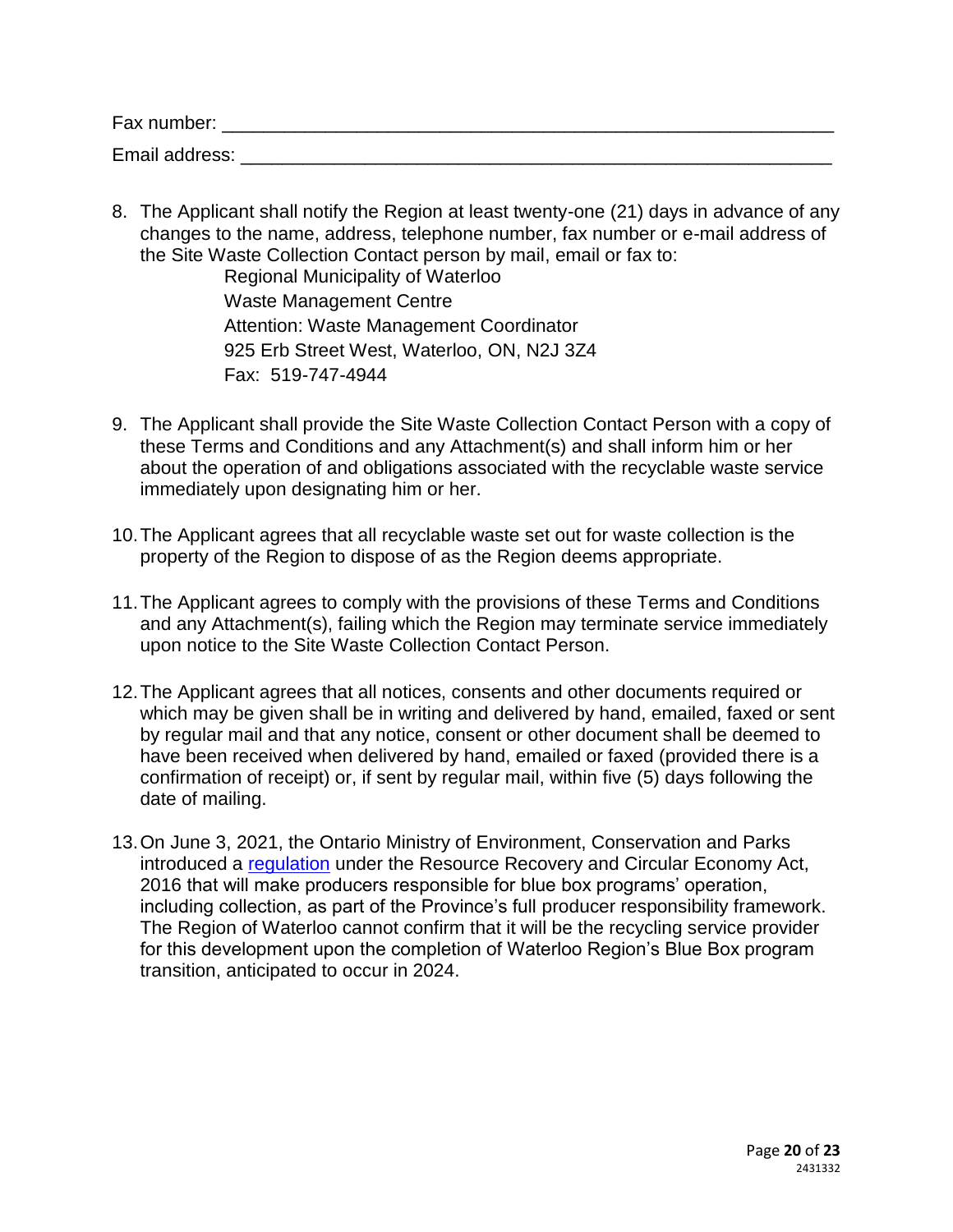DATED at \_\_\_\_\_\_\_\_\_\_\_\_\_\_\_\_\_\_\_(City), this \_\_\_\_(day) \_\_\_\_\_\_\_\_\_\_\_\_\_\_\_\_\_\_\_(Month), \_\_\_\_\_\_\_\_\_\_(year)

**Applicant Signature** 

 $\overline{\phantom{a}}$  , and the set of the set of the set of the set of the set of the set of the set of the set of the set of the set of the set of the set of the set of the set of the set of the set of the set of the set of the s

\_\_\_\_\_\_\_\_\_\_\_\_\_\_\_\_\_\_\_\_\_\_\_\_\_\_\_\_\_ \_\_\_\_\_\_\_\_\_\_\_\_\_\_\_\_\_\_\_\_\_\_

**On Behalf of**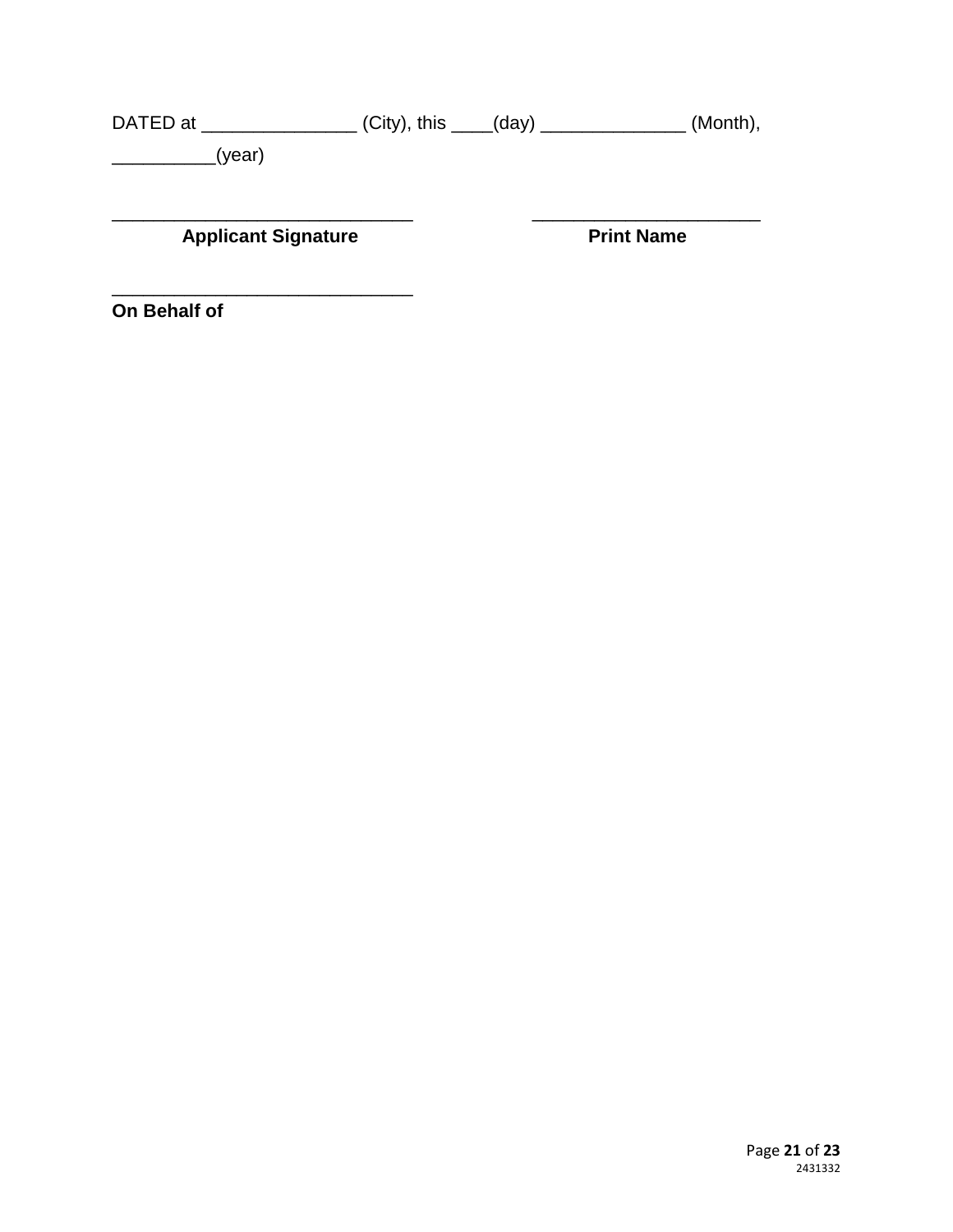

**Regional Municipality of Waterloo Attachment – Cart Recycling Program**

The Applicant agrees that:

- 1. Only recyclable material that is within the material limits is provided for collection service. Any non-collectable material as per Waste By-Law 17-007 is not the responsibility of the Region, its agents, servants, employees, subcontractors and licensees.
- 2. A limit of three Carts of old corrugated cardboard (OCC) will be picked up once per week at each Cart location. The Applicant is responsible for ensuring proper disposal of OCC in excess of this limit. The Region has the right to change material limit(s).
- 3. A Site Waste Collection Contact Person shall be appointed whose duties will include:
	- (a) informing current and new residents of recycling techniques and standards;
	- (b) appropriately distributing promotional materials and/or recycling collection containers (e.g., reusable Blue Bags) as given to the person by the Region, its agents, servants, employees, subcontractors and licensees;
	- (c) ensuring that the Carts are regularly cleaned, free of dirt and odour;
	- (d) ensuring that the Region, its agents, servants, employees, subcontractors and licensees are provided with collectable recyclable materials, free of non-collectable waste, and within the material limit(s); and
	- (e) as necessary, moving the Carts to the City curb or agreed upon pick up location on the designated collection day, and returning the Carts to their storage location.
- 4. If a Site Waste Collection Contact Person is not available, then the responsibilities of the Site Waste Collection Contact Person shall default to the Applicant.
- 5. Collection may not occur due to, but not limited to, the following:
	- (a) Carts are not located at the mutually agreed upon location. Carts may not be arbitrarily moved by Applicant without prior written authorization of the Region.
	- (b) Carts are not set out by 7 a.m. on the designated collection day.
	- (c) Carts are not safely accessible (e.g., parked vehicles or other obstructions; build up of snow of over 5.0 centimeters, a pathway having a width of 1.2 metre (4 feet) has not been provided, ice is not adequately removed or sanded or salted).
	- (d) Individuals not abiding by the minimum distance requirement.
	- (e) Non-collectable waste is in the Carts.